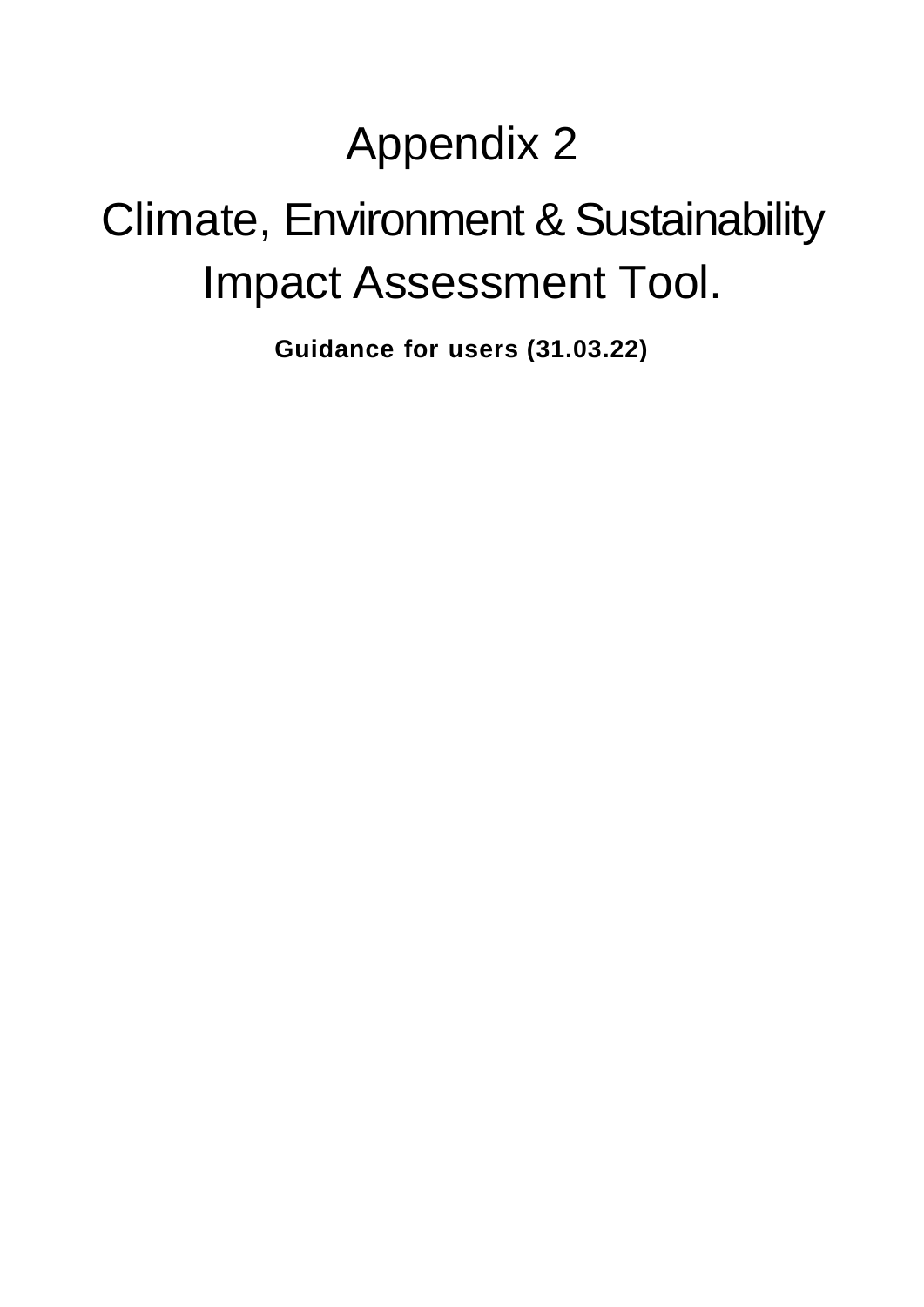# Introduction

West Lindsey District Council is taking the problem of climate change and environmental degradation very seriously. We have recognised the UK government's climate emergency declaration and ratified an ambitious Environment and Sustainability Strategy and Action Plan at Council in June 2021. We have a stated goal of becoming a net zero carbon emission organisation and district before 2050. This is a huge challenge and so the council has committed to ensure climate, environment and sustainability matters are properly considered in all future reports and decisions.

This means that if you develop or change a policy, project, service, function, or strategy, you need to identify the impact of the activity in this area. Our preferred method for doing this is by conducting a Climate, Environment and Sustainability Impact Assessment (CESIA). This is similar to a risk assessment, or an equalities impact assessment: it is a structured report showing:

- What effects our activities have on the environment (especially through our emissions of greenhouse gasses) and what we are doing to reduce these effects.
- What impacts a changing climate may have on our services and functions and what actions we will take to become more resilient and less vulnerable.

### How does it work?

Accompanying this document is an excel-based decision support tool<sup>1</sup>. This is a form which generates an estimated climate impact score and a RAG rated infographic which can be attached to reports providing a quick visual summary as shown below. This document provides guidance notes for filling in the form, and how to use the infographic correctly.



<sup>1</sup> CESIA Impact Assessment tool, and access to video tutorials about the tool will be available here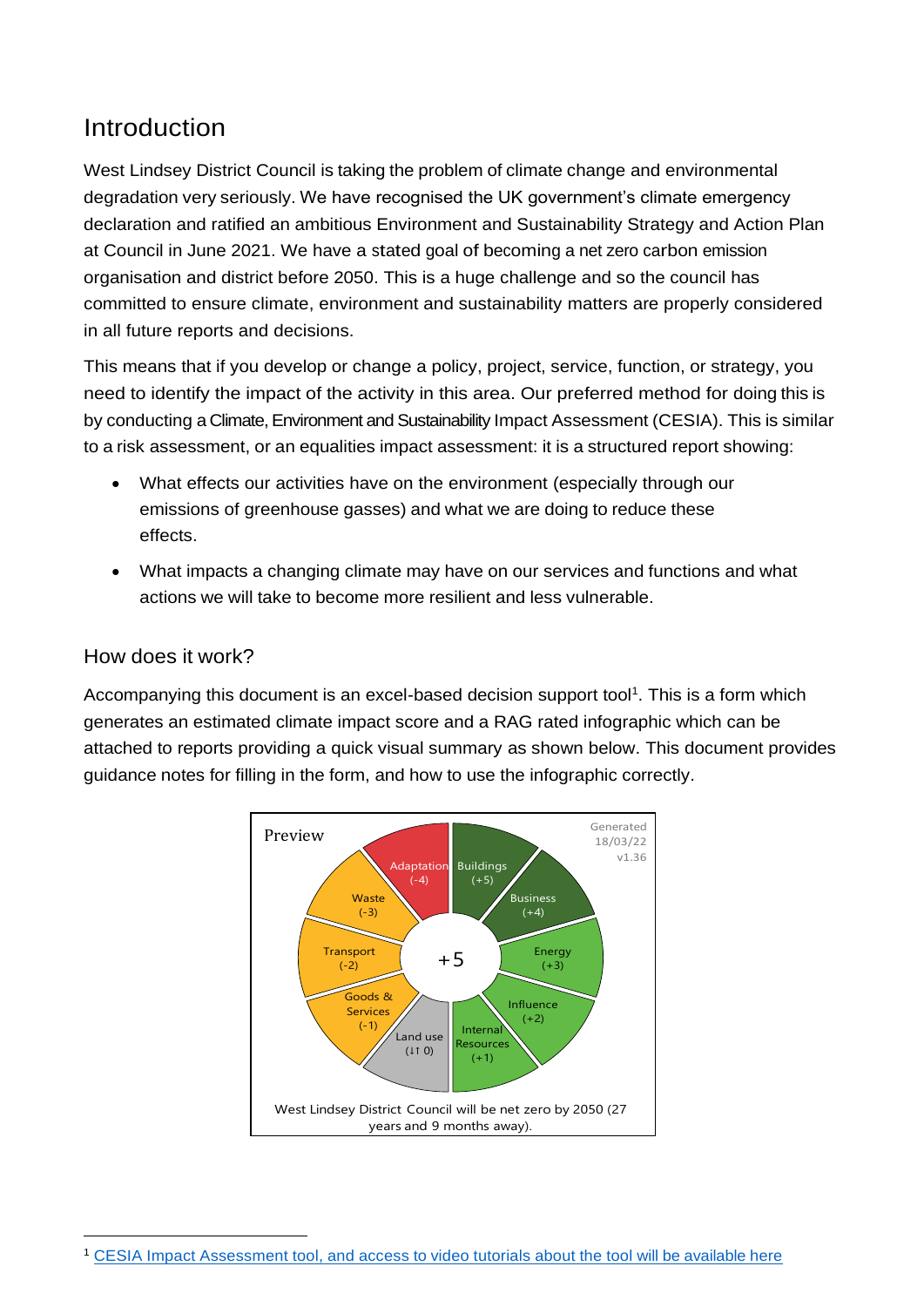## Getting started

- 1. Make sure that you are using the latest version of the calculator (v1.36). We don't anticipate making a lot of changes, but if modifications are requested, new categories are added, or errors appear, we will be keeping the calculator up to date. The version number is at the top of the input screen and is watermarked on the output. We will announce new versions on Minerva and you'll always find the latest version on our site there. Link to site
- 2. Make sure that macros are enabled on the worksheet, it should be saved as an .xlsxm file, and Excel should prompt you for permission when you open it. The macros are needed to format the infographic correctly and save the result.
- 3. There are three worksheets in the book.
	- a. An introductory sheet with a bit of an explanation of that it is for and how to use it [introduction]:

#### Climate Change Impact Assessment Tool (v1.36)

WLUC is taking the problem of olimate change and wider environmental degradation very seriously. We passed an Environment and Sustainability Action Plan at Council in June 2021, with the stated goal of becoming a net zero news were not all the set of our response to climate change, the council committed to better incorporate climate and sustainability impact assessments into our decision making process for all reports. This means that if yo ·What effects our activities have on the climate and environment (such as through our emissions of greenhouse gasses) and what we are doing to reduce these effects<br>·What impacts a changing climate may have on our services For further information on how to use this tool, see the quidance notes and tutorials.<br>Insert link to Guidance notes and tutorials for Climate Change Impact Assessment tool Attribution-NonCommercial 4.0 International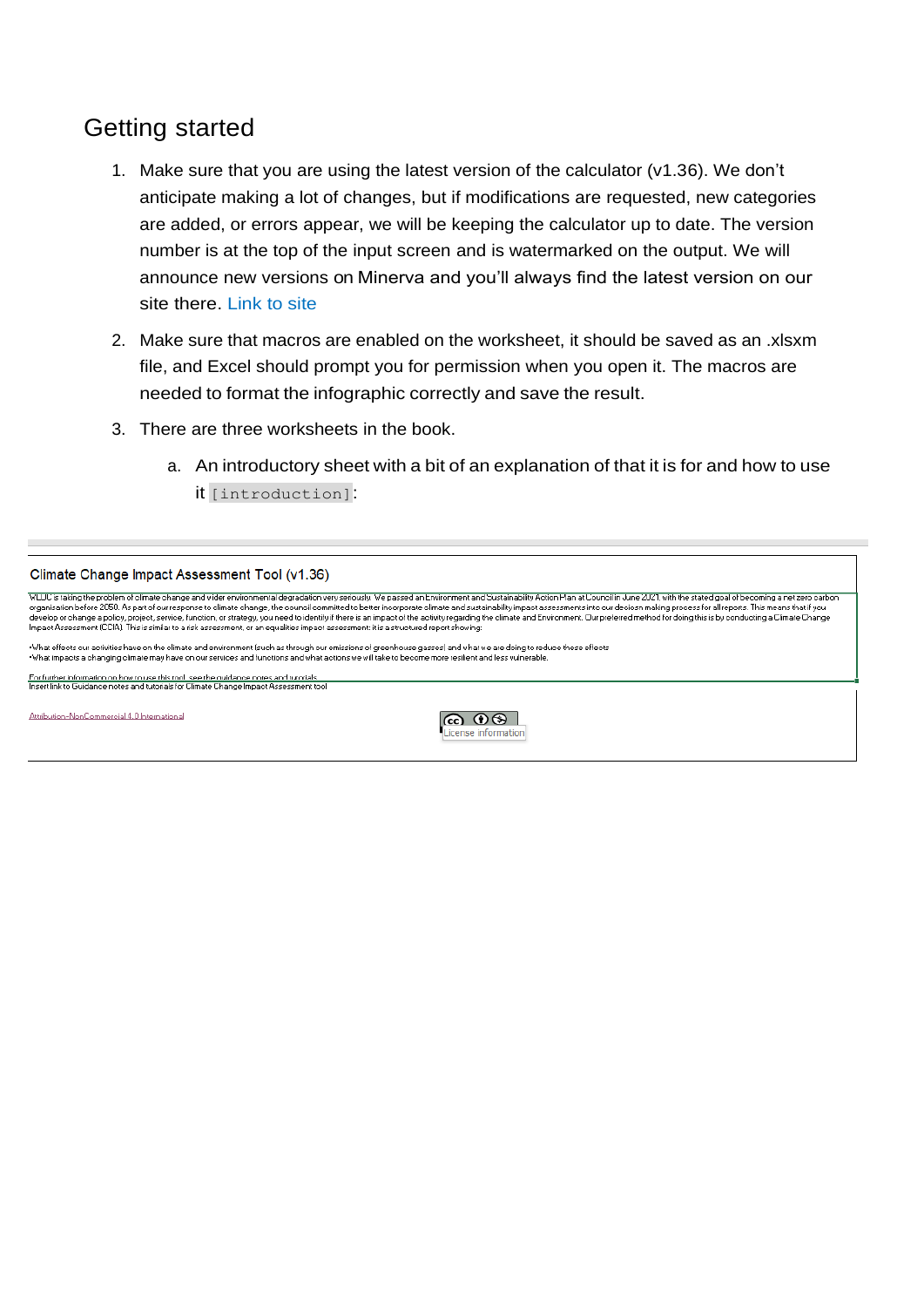b. A data input screen. This is the main worksheet where you can add data and  $\frac{1}{2}$  export your infographic  $\frac{1}{2}$ 

| AutoSave ( Or)                         | 回:                                                         | Climate Change Impact Assessment Tool 1.35 xlsm. +                 | O Search                                                                                                       |                                                                                      | <b>William Rolls</b>                                                                         | a                   |
|----------------------------------------|------------------------------------------------------------|--------------------------------------------------------------------|----------------------------------------------------------------------------------------------------------------|--------------------------------------------------------------------------------------|----------------------------------------------------------------------------------------------|---------------------|
| Home                                   | Data<br>Page Lavout<br>Formulas<br>Insert                  | Developer<br>Review<br>Help<br>View                                | Power Pivot<br>Inquire                                                                                         |                                                                                      |                                                                                              | Share Comments      |
| Default<br>Keep C fait C New E Options | h<br>Normal Page Break Page Custom<br>Preview Layout Views | <b>BE Ruler</b><br>Formula Bar<br>$\vee$ Gridlines $\vee$ Headings | $-$ Solit<br>Eö.<br>2Hde<br>Zoom 100% Zoom to<br>New Arrange Freeze<br>Window All Panes - Unitide<br>Selection | TO View Side by Side<br>13 Synchronese Straiting<br>Ty Reset Window Poston Windows - | е<br>量<br>Switch<br>Macros                                                                   |                     |
| Sheet View                             | Workbook Views                                             | Show                                                               | Zoom<br>Window                                                                                                 |                                                                                      | <b>Macros</b>                                                                                |                     |
|                                        |                                                            |                                                                    |                                                                                                                |                                                                                      |                                                                                              |                     |
|                                        | Climate Change Impact Assessment Tool (v1.35)              |                                                                    | Sewarad<br>Preview<br>27.0923                                                                                  | Copy to clipboard                                                                    |                                                                                              |                     |
|                                        | Developed by Chesterfield Borough Council 2021             |                                                                    | 1.33                                                                                                           |                                                                                      |                                                                                              |                     |
|                                        |                                                            |                                                                    | <b>COMMA</b>                                                                                                   | Save to desktop                                                                      |                                                                                              |                     |
| <b>Report Name</b>                     | Report Name                                                |                                                                    | Walis                                                                                                          |                                                                                      |                                                                                              |                     |
| Report date                            | <b>Report Date</b>                                         |                                                                    | <b>Dange</b><br>Transport                                                                                      | Copy alt-text                                                                        |                                                                                              |                     |
| Report author                          | Your name                                                  |                                                                    | $+0$                                                                                                           |                                                                                      |                                                                                              |                     |
| <b>Project Notes</b>                   | Use this space for a brief overview of the                 |                                                                    | Sant<br><b>Influence</b>                                                                                       |                                                                                      |                                                                                              |                     |
|                                        | project and any extra notes on things that                 |                                                                    | <b>Salvage</b><br><b>Insurance</b>                                                                             |                                                                                      |                                                                                              |                     |
|                                        | aren't covered below.                                      |                                                                    | <b>Card and Bancon Pr</b>                                                                                      |                                                                                      |                                                                                              |                     |
|                                        |                                                            |                                                                    |                                                                                                                |                                                                                      |                                                                                              |                     |
|                                        |                                                            |                                                                    | Chesterfield Borough Council has committed to being a                                                          |                                                                                      |                                                                                              |                     |
| <b>Export filename</b>                 | Report Name CCIA Report Date: png                          |                                                                    | carbon neutral organisation by 2030 ill years and 4 months                                                     |                                                                                      |                                                                                              |                     |
| Category                               | Impact                                                     | Notes / justification for score / existing work                    |                                                                                                                | Score                                                                                |                                                                                              |                     |
|                                        |                                                            | (see guidance sheet or attached notes for more information)        |                                                                                                                | $(-5 to +5)$                                                                         |                                                                                              |                     |
| <b>Buildings</b>                       | Building construction                                      |                                                                    |                                                                                                                |                                                                                      |                                                                                              |                     |
| <b>Buildings</b>                       | <b>Building use</b>                                        |                                                                    |                                                                                                                |                                                                                      |                                                                                              |                     |
| Buildings                              | Green / blue infrastructure                                |                                                                    |                                                                                                                |                                                                                      | <b>Cheat Sheet</b>                                                                           |                     |
| <b>Buildings</b>                       |                                                            |                                                                    |                                                                                                                |                                                                                      |                                                                                              |                     |
| <b>Business</b>                        | Developing green businesses                                |                                                                    |                                                                                                                |                                                                                      | 1. We are looking at the effects of this decision (not our past performance, or actions that |                     |
| <b>Business</b>                        | Marketable skills & training                               |                                                                    |                                                                                                                |                                                                                      | represent future decisions!                                                                  |                     |
| <b>Business</b>                        | Sustainability in business                                 |                                                                    |                                                                                                                |                                                                                      | 2. We are looking at the whole impact of the decision (regardless of geographical location   |                     |
| <b>Business</b>                        |                                                            |                                                                    |                                                                                                                |                                                                                      | or presmisational boundary)                                                                  |                     |
| Energy                                 | Local renewable generation capacity                        |                                                                    |                                                                                                                |                                                                                      |                                                                                              |                     |
| Energy                                 | Reducing energy demand                                     |                                                                    |                                                                                                                |                                                                                      | 3. We are only looking at the climate impact - other environmental impacts, and social,      |                     |
| Energy                                 | Switching away from fossil fuels                           |                                                                    |                                                                                                                |                                                                                      | economic, wellbeing measures are recorded elsewhere.                                         |                     |
| Energy<br>Influence                    |                                                            |                                                                    |                                                                                                                |                                                                                      | 4. We need to stay accessible. Click on the "copy alt-text" button above and then paste the  | Click here to go to |
| Influence                              | Communication & engagement<br>Wider influence              |                                                                    |                                                                                                                |                                                                                      | result into the alt text box for your infographic in word. Click here for a guide            | adding alt t        |
| Influence                              | Working with communities                                   |                                                                    |                                                                                                                |                                                                                      |                                                                                              |                     |
| Influence                              | Working with partners                                      |                                                                    |                                                                                                                |                                                                                      | 5. Your report must include some explanation as well as the infographic. If the decision     |                     |
| Influence                              |                                                            |                                                                    |                                                                                                                |                                                                                      | will have consequences past 2030 you must say so in your report.                             |                     |
|                                        |                                                            |                                                                    |                                                                                                                |                                                                                      | 6. While there are no other specific rules for writing the summary, some of the things you   |                     |
|                                        | Internal Resources Material / infrastructure requirement   |                                                                    |                                                                                                                |                                                                                      | may want to discuss include:                                                                 |                     |
|                                        | Internal Resources Staff time requirement                  |                                                                    |                                                                                                                |                                                                                      |                                                                                              |                     |
|                                        | Internal Resources Staff travel requirement                |                                                                    |                                                                                                                |                                                                                      | . What are the biggest costs and benefits of this activity in terms of the climate?          |                     |
| Internal Resources External funding    |                                                            |                                                                    |                                                                                                                |                                                                                      |                                                                                              |                     |
| Internal Resources                     |                                                            |                                                                    |                                                                                                                |                                                                                      | Are there things that we will have to include in future iterations of this action - do you   |                     |
| Land use<br>Land use                   | Carbon storage                                             |                                                                    |                                                                                                                |                                                                                      | have a recommendation?                                                                       |                     |
|                                        | Improving biodiversity adaptation                          |                                                                    |                                                                                                                |                                                                                      |                                                                                              |                     |
| Land use                               | Natural flood management                                   |                                                                    |                                                                                                                |                                                                                      | Are there measures already included in your plan to minimise the costs and maximise          |                     |

c. And a sheet with some more detailed guidance notes on the categories and impacts and how to fill them in [Guidance].

| TT View Side by Side<br>Ŧ<br>圃<br>퓕<br>Fö<br><b>William</b><br>Formula Bar<br>2166e<br><sup>13</sup> Synchronous Scrolling<br>New Arrange Freeze<br>Zoom 100% Zoom to<br><b>Switch</b><br><b>Normal Page Break Page</b><br>Macros<br>Keep C: Is I C: New IE Options<br>Gridlines<br>Headings<br>Window All Panes - Illishide<br>TYT Reset Window Position Windows<br>Selection<br>Percent Laugust<br><b>Nones</b><br>Sheet View<br>Workbook Views<br>Show<br>Zoom<br>Window<br>Macros.<br>Notes & examples<br>- Impact<br>How is the building constructed? Positive impacts would include retrofitting existing buildings rather than demolition and replacement, construction using low carbon materials (e.g. low concrete,<br>additional timber) to high standard (BREEAM [Building Research Establishment Environmental Assessment Method], Passivhaus etc.) the inclusion of high grade insulation, low carbon heating, and<br>microgeneration technologies. Negative impacts would generally be business as usual construction techniques. This is distinct from the building use impact in that it is about the fabric of the building<br>Building construction<br>rather than how the building is used. If it is not clear whether an impact should be in this category or the building use category below, simply choose one, and make sure you don't report an item in<br>both categories.<br>How is the building used? Positive impacts would include encouragement of low-carbon living and travel. This could be provision of bicycle storage, water fountains, recycling bins, automatic lighting,<br>or passive cooling etc. Negative impacts would include removal or omission of one or more of these modifications, or alterations that discourage low carbon use (removal of cycle storage for<br><b>Building use</b><br>example). If it is not clear whether an impact should be in this category or the construction category above, simply choose one, and make sure you don't report an item in both categories.<br>This includes changes to the value of green / blue infrastructure in the built environment (excluding wider land use which is included below). Impacts may include habitat creation within a building<br>Green / blue infrastructure<br>(nesting boxes or a green roof for example) the introduction of street trees or sustainable drainage from a development. These are measures which are implemented with good building design but are<br>not necessarily part of the building itself. Negative impacts would include habitat loss, impermeable drainage surfaces etc.<br>Does the activity explicitly support the development of green businesses? This impact covers businesses which are focussed on delivering green technologies, research, services etc. NOT simply an<br>existing business implementing incremental changes to established processes and supply chains (which would be counted under sustainability in business below). Examples might be development of<br>Developing green businesses<br>a new business installing solar panels, providing energy audits, or manufacturing EV charging points. Negative scores would reflect adverse effects on these businesses<br>Does this activity provide training to individuals and businesses in improving their climate change performance, or in developing marketable green skills? For example, this might include land<br>Marketable skills & training<br>management, waste reduction, low carbon construction, microgeneration technologies etc. Negative effects are unlikely in this category, but could include closure of a local training provider<br>Does this activity support businesses in applying best practice and sustainable solutions in their existing business model and supply chains? This must be a quantifiable shift in business practice to<br>reduce climate impact (rather than a high score simply because the business is involved in some form of low carbon technology - this would be included under the developing green businesses<br>Sustainability in business<br>heading). Examples of this might be successful application to a new certification scheme (FSC, PEFC, ISO 14001 etc.) a switch to a less carbon intensive manufacturing process, successful applications<br>to government decarbonisation schemes etc.<br>Local renewable generation<br>Does the activity include changes to local capacity for renewable electricity heat generation? This might include solar PV panels, heat pumps, biomass bollers, wind turbines, micro-hydro etc. Negative<br>effects would include decommissioning of local capacity, e.g. building on an existing solar farm.<br>capacity<br>Does the activity change overall energy demand? This might include installation of more efficient systems, or management to allow reduced heating or lighting energy demand. A negative score would<br>Reducing energy demand<br>represent a net increase in heating or lighting energy demand.<br>Does this activity involve an increase or decrease in static fossil fuel technologies (transport is covered later). For example, replacement of an existing gas boiler with a heat pump of an equivalent<br>Switching away from fossil<br>fuels<br>rating would be a positive score. Installation of new fossil fuel systems represents a negative score in this category (even if they are more efficient than existing systems)<br>Does this activity increase awareness of climate change, and our actions to address climate change issues? Does it challenge climate change disinformation, and can we back up what we say with good<br>Communication & engagement quality published science? Conversely, is this activity embarrassing from a climate point of view? Is there a climate cost to a positive action that we are delivering for other reasons? Is this r<br>and justifiable?<br>Does this activity result in us gaining authority on a climate change issue, could we be a clear example to other local authorities, are we leading on this? A negative outcome would be us missing<br>Wider influence<br>opportunities, failing to engage with the wider conversation, or re-inventing existing work.<br>Does this activity help build awareness, willingness, and skills in our communities to address climate change? Does it have a cost or benefit in terms of our relationships with community groups?<br>Working with communities<br>Are we taking steps in this activity to ensure that we are working with partners with similar values to ours in relation to climate change? Is this activity expanding or limiting our work with partners<br>Working with partners<br>more generally?<br>Does this activity result in us using more or less of our existing infrastructure, supplies and council resources? Will this have an indirect impact on the climate change impact of other services? Are we<br>Material / infractructure<br>Text Output<br>$\Omega$<br><b>Introduction</b><br>Guidance<br>$1$ $\Box$<br>Incut | Home<br>insert        | Data<br>Page Layout<br>Formular | Developer<br>Review<br>View<br>Help | <b>Power Print</b><br><b>Inquire</b> | <b>Table Design</b> |  | A Share | $\Box$ Comments |
|---------------------------------------------------------------------------------------------------------------------------------------------------------------------------------------------------------------------------------------------------------------------------------------------------------------------------------------------------------------------------------------------------------------------------------------------------------------------------------------------------------------------------------------------------------------------------------------------------------------------------------------------------------------------------------------------------------------------------------------------------------------------------------------------------------------------------------------------------------------------------------------------------------------------------------------------------------------------------------------------------------------------------------------------------------------------------------------------------------------------------------------------------------------------------------------------------------------------------------------------------------------------------------------------------------------------------------------------------------------------------------------------------------------------------------------------------------------------------------------------------------------------------------------------------------------------------------------------------------------------------------------------------------------------------------------------------------------------------------------------------------------------------------------------------------------------------------------------------------------------------------------------------------------------------------------------------------------------------------------------------------------------------------------------------------------------------------------------------------------------------------------------------------------------------------------------------------------------------------------------------------------------------------------------------------------------------------------------------------------------------------------------------------------------------------------------------------------------------------------------------------------------------------------------------------------------------------------------------------------------------------------------------------------------------------------------------------------------------------------------------------------------------------------------------------------------------------------------------------------------------------------------------------------------------------------------------------------------------------------------------------------------------------------------------------------------------------------------------------------------------------------------------------------------------------------------------------------------------------------------------------------------------------------------------------------------------------------------------------------------------------------------------------------------------------------------------------------------------------------------------------------------------------------------------------------------------------------------------------------------------------------------------------------------------------------------------------------------------------------------------------------------------------------------------------------------------------------------------------------------------------------------------------------------------------------------------------------------------------------------------------------------------------------------------------------------------------------------------------------------------------------------------------------------------------------------------------------------------------------------------------------------------------------------------------------------------------------------------------------------------------------------------------------------------------------------------------------------------------------------------------------------------------------------------------------------------------------------------------------------------------------------------------------------------------------------------------------------------------------------------------------------------------------------------------------------------------------------------------------------------------------------------------------------------------------------------------------------------------------------------------------------------------------------------------------------------------------------------------------------------------------------------------------------------------------------------------------------------------------------------------------------------------------------------------------------------------------------------------------------------------------------------------------------------------------------------------------------------------------------------------------------------------------------------------------------------------------------------------------------------------------------------------------------------------------------------------------------------------------------------------------------------------------------------------------------------------------------------------------------------------------------------------------------------------------------------------------------------------------------------------------------------------------------------------------------------------------------------------------------------------------------------------------------------------------------------------------------------------------------------------------------------------------------------------------------------------------------------------------------------------------------------------------------------------------------------------------------------------------------------------------------------------------------------------------------------------------------------------------------------------------------------------------------------------------------------------------------------------------------------------------------------------------------------------------------------------------------------------------------------------------------------------------------------------------------------------------------------------------------------------------------------------------------------------------------------------------------------------|-----------------------|---------------------------------|-------------------------------------|--------------------------------------|---------------------|--|---------|-----------------|
|                                                                                                                                                                                                                                                                                                                                                                                                                                                                                                                                                                                                                                                                                                                                                                                                                                                                                                                                                                                                                                                                                                                                                                                                                                                                                                                                                                                                                                                                                                                                                                                                                                                                                                                                                                                                                                                                                                                                                                                                                                                                                                                                                                                                                                                                                                                                                                                                                                                                                                                                                                                                                                                                                                                                                                                                                                                                                                                                                                                                                                                                                                                                                                                                                                                                                                                                                                                                                                                                                                                                                                                                                                                                                                                                                                                                                                                                                                                                                                                                                                                                                                                                                                                                                                                                                                                                                                                                                                                                                                                                                                                                                                                                                                                                                                                                                                                                                                                                                                                                                                                                                                                                                                                                                                                                                                                                                                                                                                                                                                                                                                                                                                                                                                                                                                                                                                                                                                                                                                                                                                                                                                                                                                                                                                                                                                                                                                                                                                                                                                                                                                                                                                                                                                                                                                                                                                                                                                                                                                                                                                                                                                         |                       |                                 |                                     |                                      |                     |  |         |                 |
|                                                                                                                                                                                                                                                                                                                                                                                                                                                                                                                                                                                                                                                                                                                                                                                                                                                                                                                                                                                                                                                                                                                                                                                                                                                                                                                                                                                                                                                                                                                                                                                                                                                                                                                                                                                                                                                                                                                                                                                                                                                                                                                                                                                                                                                                                                                                                                                                                                                                                                                                                                                                                                                                                                                                                                                                                                                                                                                                                                                                                                                                                                                                                                                                                                                                                                                                                                                                                                                                                                                                                                                                                                                                                                                                                                                                                                                                                                                                                                                                                                                                                                                                                                                                                                                                                                                                                                                                                                                                                                                                                                                                                                                                                                                                                                                                                                                                                                                                                                                                                                                                                                                                                                                                                                                                                                                                                                                                                                                                                                                                                                                                                                                                                                                                                                                                                                                                                                                                                                                                                                                                                                                                                                                                                                                                                                                                                                                                                                                                                                                                                                                                                                                                                                                                                                                                                                                                                                                                                                                                                                                                                                         |                       |                                 |                                     |                                      |                     |  |         |                 |
|                                                                                                                                                                                                                                                                                                                                                                                                                                                                                                                                                                                                                                                                                                                                                                                                                                                                                                                                                                                                                                                                                                                                                                                                                                                                                                                                                                                                                                                                                                                                                                                                                                                                                                                                                                                                                                                                                                                                                                                                                                                                                                                                                                                                                                                                                                                                                                                                                                                                                                                                                                                                                                                                                                                                                                                                                                                                                                                                                                                                                                                                                                                                                                                                                                                                                                                                                                                                                                                                                                                                                                                                                                                                                                                                                                                                                                                                                                                                                                                                                                                                                                                                                                                                                                                                                                                                                                                                                                                                                                                                                                                                                                                                                                                                                                                                                                                                                                                                                                                                                                                                                                                                                                                                                                                                                                                                                                                                                                                                                                                                                                                                                                                                                                                                                                                                                                                                                                                                                                                                                                                                                                                                                                                                                                                                                                                                                                                                                                                                                                                                                                                                                                                                                                                                                                                                                                                                                                                                                                                                                                                                                                         |                       |                                 |                                     |                                      |                     |  |         |                 |
|                                                                                                                                                                                                                                                                                                                                                                                                                                                                                                                                                                                                                                                                                                                                                                                                                                                                                                                                                                                                                                                                                                                                                                                                                                                                                                                                                                                                                                                                                                                                                                                                                                                                                                                                                                                                                                                                                                                                                                                                                                                                                                                                                                                                                                                                                                                                                                                                                                                                                                                                                                                                                                                                                                                                                                                                                                                                                                                                                                                                                                                                                                                                                                                                                                                                                                                                                                                                                                                                                                                                                                                                                                                                                                                                                                                                                                                                                                                                                                                                                                                                                                                                                                                                                                                                                                                                                                                                                                                                                                                                                                                                                                                                                                                                                                                                                                                                                                                                                                                                                                                                                                                                                                                                                                                                                                                                                                                                                                                                                                                                                                                                                                                                                                                                                                                                                                                                                                                                                                                                                                                                                                                                                                                                                                                                                                                                                                                                                                                                                                                                                                                                                                                                                                                                                                                                                                                                                                                                                                                                                                                                                                         | Category<br>Buildings |                                 |                                     |                                      |                     |  |         |                 |
|                                                                                                                                                                                                                                                                                                                                                                                                                                                                                                                                                                                                                                                                                                                                                                                                                                                                                                                                                                                                                                                                                                                                                                                                                                                                                                                                                                                                                                                                                                                                                                                                                                                                                                                                                                                                                                                                                                                                                                                                                                                                                                                                                                                                                                                                                                                                                                                                                                                                                                                                                                                                                                                                                                                                                                                                                                                                                                                                                                                                                                                                                                                                                                                                                                                                                                                                                                                                                                                                                                                                                                                                                                                                                                                                                                                                                                                                                                                                                                                                                                                                                                                                                                                                                                                                                                                                                                                                                                                                                                                                                                                                                                                                                                                                                                                                                                                                                                                                                                                                                                                                                                                                                                                                                                                                                                                                                                                                                                                                                                                                                                                                                                                                                                                                                                                                                                                                                                                                                                                                                                                                                                                                                                                                                                                                                                                                                                                                                                                                                                                                                                                                                                                                                                                                                                                                                                                                                                                                                                                                                                                                                                         | <b>Buildings</b>      |                                 |                                     |                                      |                     |  |         |                 |
|                                                                                                                                                                                                                                                                                                                                                                                                                                                                                                                                                                                                                                                                                                                                                                                                                                                                                                                                                                                                                                                                                                                                                                                                                                                                                                                                                                                                                                                                                                                                                                                                                                                                                                                                                                                                                                                                                                                                                                                                                                                                                                                                                                                                                                                                                                                                                                                                                                                                                                                                                                                                                                                                                                                                                                                                                                                                                                                                                                                                                                                                                                                                                                                                                                                                                                                                                                                                                                                                                                                                                                                                                                                                                                                                                                                                                                                                                                                                                                                                                                                                                                                                                                                                                                                                                                                                                                                                                                                                                                                                                                                                                                                                                                                                                                                                                                                                                                                                                                                                                                                                                                                                                                                                                                                                                                                                                                                                                                                                                                                                                                                                                                                                                                                                                                                                                                                                                                                                                                                                                                                                                                                                                                                                                                                                                                                                                                                                                                                                                                                                                                                                                                                                                                                                                                                                                                                                                                                                                                                                                                                                                                         | <b>Buildings</b>      |                                 |                                     |                                      |                     |  |         |                 |
|                                                                                                                                                                                                                                                                                                                                                                                                                                                                                                                                                                                                                                                                                                                                                                                                                                                                                                                                                                                                                                                                                                                                                                                                                                                                                                                                                                                                                                                                                                                                                                                                                                                                                                                                                                                                                                                                                                                                                                                                                                                                                                                                                                                                                                                                                                                                                                                                                                                                                                                                                                                                                                                                                                                                                                                                                                                                                                                                                                                                                                                                                                                                                                                                                                                                                                                                                                                                                                                                                                                                                                                                                                                                                                                                                                                                                                                                                                                                                                                                                                                                                                                                                                                                                                                                                                                                                                                                                                                                                                                                                                                                                                                                                                                                                                                                                                                                                                                                                                                                                                                                                                                                                                                                                                                                                                                                                                                                                                                                                                                                                                                                                                                                                                                                                                                                                                                                                                                                                                                                                                                                                                                                                                                                                                                                                                                                                                                                                                                                                                                                                                                                                                                                                                                                                                                                                                                                                                                                                                                                                                                                                                         | <b>Business</b>       |                                 |                                     |                                      |                     |  |         |                 |
|                                                                                                                                                                                                                                                                                                                                                                                                                                                                                                                                                                                                                                                                                                                                                                                                                                                                                                                                                                                                                                                                                                                                                                                                                                                                                                                                                                                                                                                                                                                                                                                                                                                                                                                                                                                                                                                                                                                                                                                                                                                                                                                                                                                                                                                                                                                                                                                                                                                                                                                                                                                                                                                                                                                                                                                                                                                                                                                                                                                                                                                                                                                                                                                                                                                                                                                                                                                                                                                                                                                                                                                                                                                                                                                                                                                                                                                                                                                                                                                                                                                                                                                                                                                                                                                                                                                                                                                                                                                                                                                                                                                                                                                                                                                                                                                                                                                                                                                                                                                                                                                                                                                                                                                                                                                                                                                                                                                                                                                                                                                                                                                                                                                                                                                                                                                                                                                                                                                                                                                                                                                                                                                                                                                                                                                                                                                                                                                                                                                                                                                                                                                                                                                                                                                                                                                                                                                                                                                                                                                                                                                                                                         | <b>Business</b>       |                                 |                                     |                                      |                     |  |         |                 |
|                                                                                                                                                                                                                                                                                                                                                                                                                                                                                                                                                                                                                                                                                                                                                                                                                                                                                                                                                                                                                                                                                                                                                                                                                                                                                                                                                                                                                                                                                                                                                                                                                                                                                                                                                                                                                                                                                                                                                                                                                                                                                                                                                                                                                                                                                                                                                                                                                                                                                                                                                                                                                                                                                                                                                                                                                                                                                                                                                                                                                                                                                                                                                                                                                                                                                                                                                                                                                                                                                                                                                                                                                                                                                                                                                                                                                                                                                                                                                                                                                                                                                                                                                                                                                                                                                                                                                                                                                                                                                                                                                                                                                                                                                                                                                                                                                                                                                                                                                                                                                                                                                                                                                                                                                                                                                                                                                                                                                                                                                                                                                                                                                                                                                                                                                                                                                                                                                                                                                                                                                                                                                                                                                                                                                                                                                                                                                                                                                                                                                                                                                                                                                                                                                                                                                                                                                                                                                                                                                                                                                                                                                                         | <b>Business</b>       |                                 |                                     |                                      |                     |  |         |                 |
|                                                                                                                                                                                                                                                                                                                                                                                                                                                                                                                                                                                                                                                                                                                                                                                                                                                                                                                                                                                                                                                                                                                                                                                                                                                                                                                                                                                                                                                                                                                                                                                                                                                                                                                                                                                                                                                                                                                                                                                                                                                                                                                                                                                                                                                                                                                                                                                                                                                                                                                                                                                                                                                                                                                                                                                                                                                                                                                                                                                                                                                                                                                                                                                                                                                                                                                                                                                                                                                                                                                                                                                                                                                                                                                                                                                                                                                                                                                                                                                                                                                                                                                                                                                                                                                                                                                                                                                                                                                                                                                                                                                                                                                                                                                                                                                                                                                                                                                                                                                                                                                                                                                                                                                                                                                                                                                                                                                                                                                                                                                                                                                                                                                                                                                                                                                                                                                                                                                                                                                                                                                                                                                                                                                                                                                                                                                                                                                                                                                                                                                                                                                                                                                                                                                                                                                                                                                                                                                                                                                                                                                                                                         | Energy                |                                 |                                     |                                      |                     |  |         |                 |
|                                                                                                                                                                                                                                                                                                                                                                                                                                                                                                                                                                                                                                                                                                                                                                                                                                                                                                                                                                                                                                                                                                                                                                                                                                                                                                                                                                                                                                                                                                                                                                                                                                                                                                                                                                                                                                                                                                                                                                                                                                                                                                                                                                                                                                                                                                                                                                                                                                                                                                                                                                                                                                                                                                                                                                                                                                                                                                                                                                                                                                                                                                                                                                                                                                                                                                                                                                                                                                                                                                                                                                                                                                                                                                                                                                                                                                                                                                                                                                                                                                                                                                                                                                                                                                                                                                                                                                                                                                                                                                                                                                                                                                                                                                                                                                                                                                                                                                                                                                                                                                                                                                                                                                                                                                                                                                                                                                                                                                                                                                                                                                                                                                                                                                                                                                                                                                                                                                                                                                                                                                                                                                                                                                                                                                                                                                                                                                                                                                                                                                                                                                                                                                                                                                                                                                                                                                                                                                                                                                                                                                                                                                         | Energy                |                                 |                                     |                                      |                     |  |         |                 |
|                                                                                                                                                                                                                                                                                                                                                                                                                                                                                                                                                                                                                                                                                                                                                                                                                                                                                                                                                                                                                                                                                                                                                                                                                                                                                                                                                                                                                                                                                                                                                                                                                                                                                                                                                                                                                                                                                                                                                                                                                                                                                                                                                                                                                                                                                                                                                                                                                                                                                                                                                                                                                                                                                                                                                                                                                                                                                                                                                                                                                                                                                                                                                                                                                                                                                                                                                                                                                                                                                                                                                                                                                                                                                                                                                                                                                                                                                                                                                                                                                                                                                                                                                                                                                                                                                                                                                                                                                                                                                                                                                                                                                                                                                                                                                                                                                                                                                                                                                                                                                                                                                                                                                                                                                                                                                                                                                                                                                                                                                                                                                                                                                                                                                                                                                                                                                                                                                                                                                                                                                                                                                                                                                                                                                                                                                                                                                                                                                                                                                                                                                                                                                                                                                                                                                                                                                                                                                                                                                                                                                                                                                                         | Energy                |                                 |                                     |                                      |                     |  |         |                 |
|                                                                                                                                                                                                                                                                                                                                                                                                                                                                                                                                                                                                                                                                                                                                                                                                                                                                                                                                                                                                                                                                                                                                                                                                                                                                                                                                                                                                                                                                                                                                                                                                                                                                                                                                                                                                                                                                                                                                                                                                                                                                                                                                                                                                                                                                                                                                                                                                                                                                                                                                                                                                                                                                                                                                                                                                                                                                                                                                                                                                                                                                                                                                                                                                                                                                                                                                                                                                                                                                                                                                                                                                                                                                                                                                                                                                                                                                                                                                                                                                                                                                                                                                                                                                                                                                                                                                                                                                                                                                                                                                                                                                                                                                                                                                                                                                                                                                                                                                                                                                                                                                                                                                                                                                                                                                                                                                                                                                                                                                                                                                                                                                                                                                                                                                                                                                                                                                                                                                                                                                                                                                                                                                                                                                                                                                                                                                                                                                                                                                                                                                                                                                                                                                                                                                                                                                                                                                                                                                                                                                                                                                                                         | Influence             |                                 |                                     |                                      |                     |  |         |                 |
|                                                                                                                                                                                                                                                                                                                                                                                                                                                                                                                                                                                                                                                                                                                                                                                                                                                                                                                                                                                                                                                                                                                                                                                                                                                                                                                                                                                                                                                                                                                                                                                                                                                                                                                                                                                                                                                                                                                                                                                                                                                                                                                                                                                                                                                                                                                                                                                                                                                                                                                                                                                                                                                                                                                                                                                                                                                                                                                                                                                                                                                                                                                                                                                                                                                                                                                                                                                                                                                                                                                                                                                                                                                                                                                                                                                                                                                                                                                                                                                                                                                                                                                                                                                                                                                                                                                                                                                                                                                                                                                                                                                                                                                                                                                                                                                                                                                                                                                                                                                                                                                                                                                                                                                                                                                                                                                                                                                                                                                                                                                                                                                                                                                                                                                                                                                                                                                                                                                                                                                                                                                                                                                                                                                                                                                                                                                                                                                                                                                                                                                                                                                                                                                                                                                                                                                                                                                                                                                                                                                                                                                                                                         | Influence             |                                 |                                     |                                      |                     |  |         |                 |
|                                                                                                                                                                                                                                                                                                                                                                                                                                                                                                                                                                                                                                                                                                                                                                                                                                                                                                                                                                                                                                                                                                                                                                                                                                                                                                                                                                                                                                                                                                                                                                                                                                                                                                                                                                                                                                                                                                                                                                                                                                                                                                                                                                                                                                                                                                                                                                                                                                                                                                                                                                                                                                                                                                                                                                                                                                                                                                                                                                                                                                                                                                                                                                                                                                                                                                                                                                                                                                                                                                                                                                                                                                                                                                                                                                                                                                                                                                                                                                                                                                                                                                                                                                                                                                                                                                                                                                                                                                                                                                                                                                                                                                                                                                                                                                                                                                                                                                                                                                                                                                                                                                                                                                                                                                                                                                                                                                                                                                                                                                                                                                                                                                                                                                                                                                                                                                                                                                                                                                                                                                                                                                                                                                                                                                                                                                                                                                                                                                                                                                                                                                                                                                                                                                                                                                                                                                                                                                                                                                                                                                                                                                         | Influence             |                                 |                                     |                                      |                     |  |         |                 |
|                                                                                                                                                                                                                                                                                                                                                                                                                                                                                                                                                                                                                                                                                                                                                                                                                                                                                                                                                                                                                                                                                                                                                                                                                                                                                                                                                                                                                                                                                                                                                                                                                                                                                                                                                                                                                                                                                                                                                                                                                                                                                                                                                                                                                                                                                                                                                                                                                                                                                                                                                                                                                                                                                                                                                                                                                                                                                                                                                                                                                                                                                                                                                                                                                                                                                                                                                                                                                                                                                                                                                                                                                                                                                                                                                                                                                                                                                                                                                                                                                                                                                                                                                                                                                                                                                                                                                                                                                                                                                                                                                                                                                                                                                                                                                                                                                                                                                                                                                                                                                                                                                                                                                                                                                                                                                                                                                                                                                                                                                                                                                                                                                                                                                                                                                                                                                                                                                                                                                                                                                                                                                                                                                                                                                                                                                                                                                                                                                                                                                                                                                                                                                                                                                                                                                                                                                                                                                                                                                                                                                                                                                                         | Influence             |                                 |                                     |                                      |                     |  |         |                 |
|                                                                                                                                                                                                                                                                                                                                                                                                                                                                                                                                                                                                                                                                                                                                                                                                                                                                                                                                                                                                                                                                                                                                                                                                                                                                                                                                                                                                                                                                                                                                                                                                                                                                                                                                                                                                                                                                                                                                                                                                                                                                                                                                                                                                                                                                                                                                                                                                                                                                                                                                                                                                                                                                                                                                                                                                                                                                                                                                                                                                                                                                                                                                                                                                                                                                                                                                                                                                                                                                                                                                                                                                                                                                                                                                                                                                                                                                                                                                                                                                                                                                                                                                                                                                                                                                                                                                                                                                                                                                                                                                                                                                                                                                                                                                                                                                                                                                                                                                                                                                                                                                                                                                                                                                                                                                                                                                                                                                                                                                                                                                                                                                                                                                                                                                                                                                                                                                                                                                                                                                                                                                                                                                                                                                                                                                                                                                                                                                                                                                                                                                                                                                                                                                                                                                                                                                                                                                                                                                                                                                                                                                                                         |                       |                                 |                                     |                                      |                     |  |         |                 |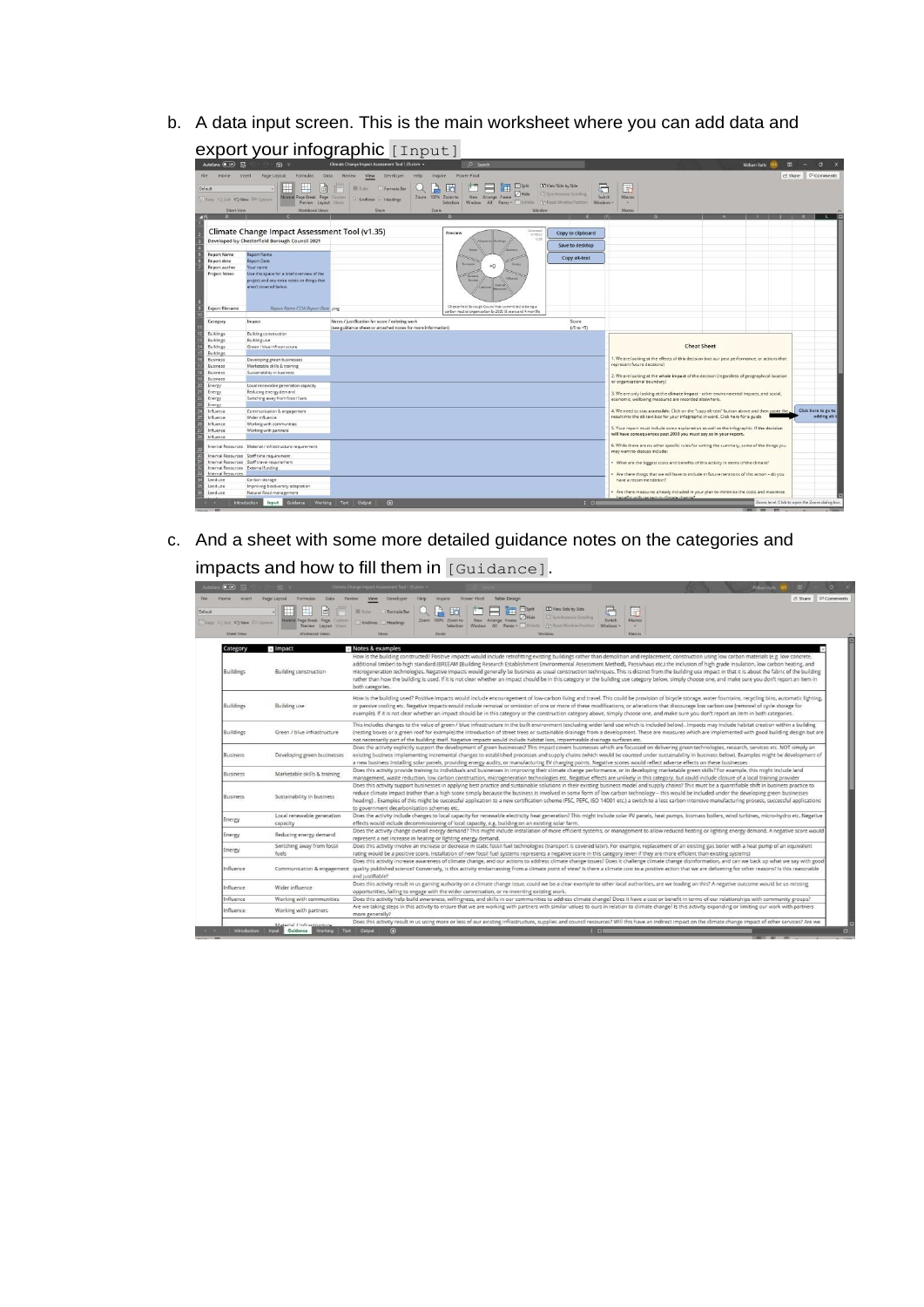# Using the calculator

When you have read the introduction go to the input sheet

### Report metadata

First you need to add a report name (A) the report date (B), your name (C) and any notes about what the report covers (D). These notes are not included in the final report, they are there so that you can identify what the CESIA is about and who the report is for etc. if you come to look at it later. The file name (E) will automatically generate as [report name] CESIA [report] date].png. If you want to, you can overwrite this default setting by editing cell c10. Please note that the only output format supported by the tool is portable network graphic (.png). Changing cell D10 will have no effect on the export format.

|                        |                                                                                                                   | Climate, Environment & Sustainability Impact Assessment Tool |
|------------------------|-------------------------------------------------------------------------------------------------------------------|--------------------------------------------------------------|
|                        |                                                                                                                   |                                                              |
| <b>Report Name</b>     | <b>Report Name</b>                                                                                                | А                                                            |
| Report date            | <b>Report Date</b>                                                                                                | В                                                            |
| Report author          | Your name                                                                                                         | C                                                            |
| <b>Project Notes</b>   | Use this space for a brief overview of<br>the project and any extra notes on<br>things that aren't covered below. | D                                                            |
| <b>Export filename</b> | Report Name CCIA Report Date .png                                                                                 | E                                                            |

## Adding data

Below the metadata section there are a series of categories (A) and associated climate impacts (B). They will (probably) not all apply to your report, but it is good practice to double check them anyway.

For each row, write some notes (C) describing the impacts of the decision and what evidence / logic you're using to back it up. This is for your benefit. The notes are there to describe why you scored each impact as you did. If you have to answer questions about the infographic you will need to know how you arrived at the answer. If there is no impact in a category, then simply leave it blank.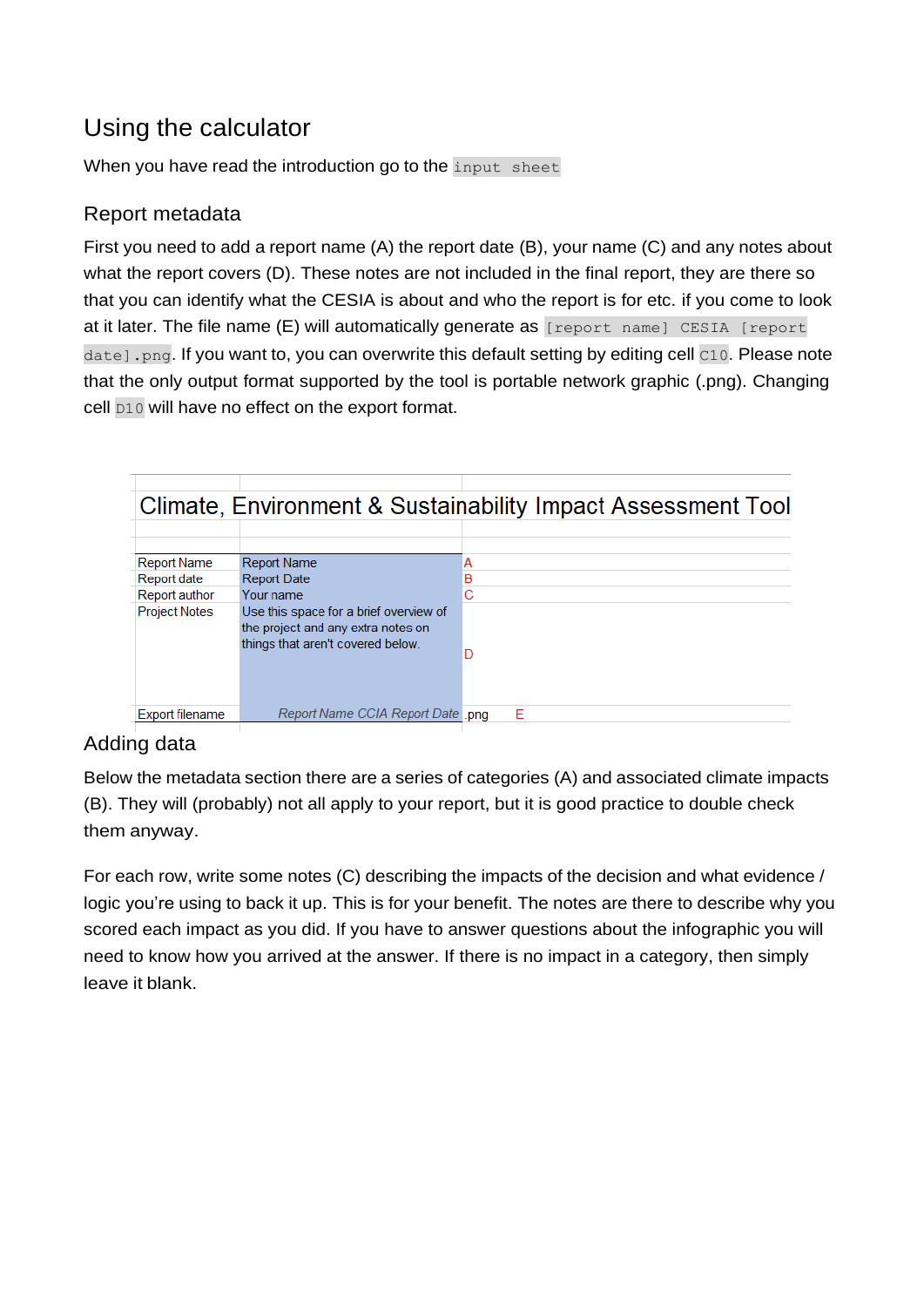| <b>Category A</b> | Impact B                                                                                                                                                                                                                       | Notes / justification for score / existing work               | Score          |
|-------------------|--------------------------------------------------------------------------------------------------------------------------------------------------------------------------------------------------------------------------------|---------------------------------------------------------------|----------------|
|                   |                                                                                                                                                                                                                                | (see guidance sheet or attached notes for more information) C | $(-5 to +5) D$ |
| <b>Buildings</b>  | <b>Building construction</b>                                                                                                                                                                                                   |                                                               |                |
| <b>Buildings</b>  | <b>Building use</b>                                                                                                                                                                                                            |                                                               |                |
| <b>Buildings</b>  | Green / blue infrastructure                                                                                                                                                                                                    |                                                               |                |
| <b>Buildings</b>  |                                                                                                                                                                                                                                |                                                               |                |
| <b>Business</b>   | Developing green businesses                                                                                                                                                                                                    |                                                               |                |
| <b>Business</b>   | Marketable skills & training                                                                                                                                                                                                   |                                                               |                |
| <b>Business</b>   | Sustainability in business                                                                                                                                                                                                     |                                                               |                |
| <b>Business</b>   |                                                                                                                                                                                                                                |                                                               |                |
| Energy            | Local renewable generation capacity                                                                                                                                                                                            |                                                               |                |
| Energy            | Reducing energy demand                                                                                                                                                                                                         |                                                               |                |
| Energy            | Switching away from fossil fuels                                                                                                                                                                                               |                                                               |                |
| Energy            |                                                                                                                                                                                                                                |                                                               |                |
| Influence         | Communication & engagement                                                                                                                                                                                                     |                                                               |                |
| Influence         | Wider influence                                                                                                                                                                                                                |                                                               |                |
| Influence         | Working with communities                                                                                                                                                                                                       |                                                               |                |
| Influence         | Working with partners                                                                                                                                                                                                          |                                                               |                |
| Influence         |                                                                                                                                                                                                                                |                                                               |                |
|                   | Internal Resources Material / infrastructure requirement                                                                                                                                                                       |                                                               |                |
|                   | Internal Resources Staff time requirement                                                                                                                                                                                      |                                                               |                |
|                   | Internal Resources Staff travel requirement                                                                                                                                                                                    |                                                               |                |
|                   | The committee of the Committee of the Committee of the Committee of the Committee of the Committee of the Committee of the Committee of the Committee of the Committee of the Committee of the Committee of the Committee of t |                                                               |                |

The score for each row (D) represents an estimate of the scale of the impact you're talking about. All scores are based on an estimate of impact on a sliding scale from -5 to +5, based on the landmarks in the rubric below. Remember you don't have to score on the intervals outlined, the system will work using any values between -5 and +5 (including half points)

| Score   Definition |
|--------------------|
|                    |
|                    |

| A major climate cost which affects the whole of WLDC and our neighbours, the |                                                                                         |  |
|------------------------------------------------------------------------------|-----------------------------------------------------------------------------------------|--|
|                                                                              | entire district, or which will continue for at least a decade. This might be a decision |  |
| which has one or more of the following:                                      |                                                                                         |  |
|                                                                              | • A serious impact on our ability to reach our net zero target by 2050                  |  |
| $\overline{5}$                                                               | • A significant impact increasing emissions at a district level                         |  |
|                                                                              | • A long-term increase in district emission of more than 100 tonnes of carbon           |  |

- dioxide equivalent per year (approximately 450,000 miles of petrol car travel) A substantial reduction in our ability to store carbon or manage climate change
	- adaptations within the district (felling woodland for example.)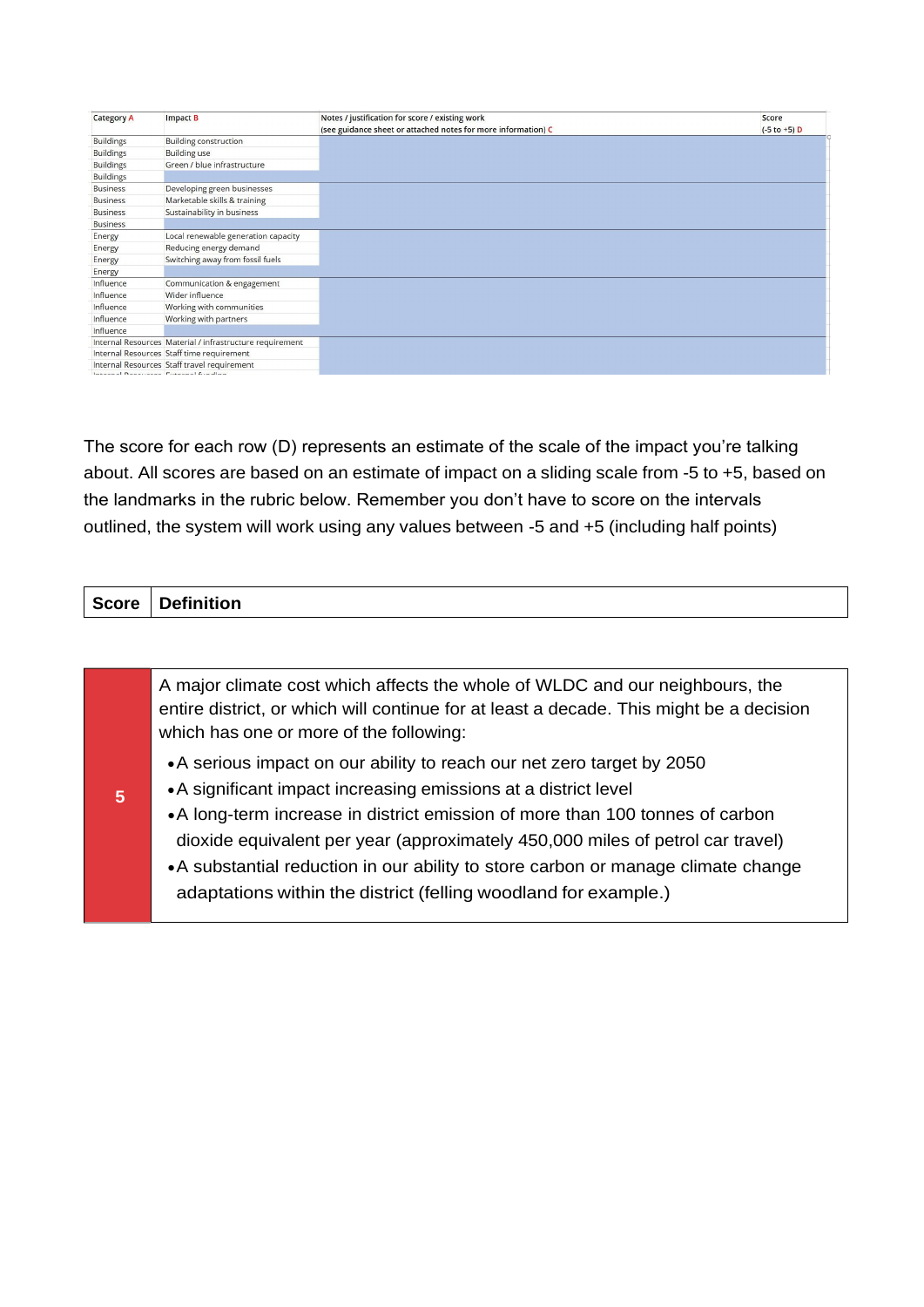|      | A significant climate / sustainability cost which affects the whole of WLDC, an entire<br>electoral ward (orequivalent), or which lasts longer than five years. For example:                                                                                                                                                                                                                                                                                                            |
|------|-----------------------------------------------------------------------------------------------------------------------------------------------------------------------------------------------------------------------------------------------------------------------------------------------------------------------------------------------------------------------------------------------------------------------------------------------------------------------------------------|
| $-3$ | • A multi-year project with a large energy requirement<br>• A significant increase in waste through refurbishing a large number of buildings<br>• A permanent or long-term increase in district emission of more than 10 tonnes of<br>carbon dioxide equivalent per year (approximately 45,000 miles of petrol car travel)<br>• A substantial reduction in our ability to store carbon or manage climate change<br>adaptations within the district, e.g. building on a greenfield site. |

**0** | No measurable effect. Negligible change.

A significant climate benefit which affects the whole of WLDC, an entire electoral ward(or equivalent), or which lasts longer than five years. For example:

- Installation of renewable energy generation capacity within WLDC buildings
- Reduction of fleet use, or requirement for fossil fuel powered vehicles.
- **+3** A permanent or long-term decrease in district emission of more than 10 tonnesof carbon dioxide equivalent per year (approximately 45,000 miles of petrol car travel)
	- A substantial increase in our ability to store carbon or manage climate change adaptations within the district, e.g. the development of a natural flood management scheme.

A major climate benefit which affects the whole of WLDC and our neighbours, the entire WLDC, or which will continue for at least a decade. This might be a decision which has one or more of the following:

- A significant reduction in emissions that requires no additional emissions to realise (no regrets changes)
- A project or decision which could be considered an exemplar project for other local authorities
- A significant project decreasing emissions at a district level
- A long-term **decrease** in our emission levels of more than 100 tonne of carbon dioxide equivalent per year (approximately 450,000 miles of petrol car travel)
- A substantial increase in our ability to store carbon or manage climate change adaptations within the district (planting more than 1ha of woodland for example).

**+5**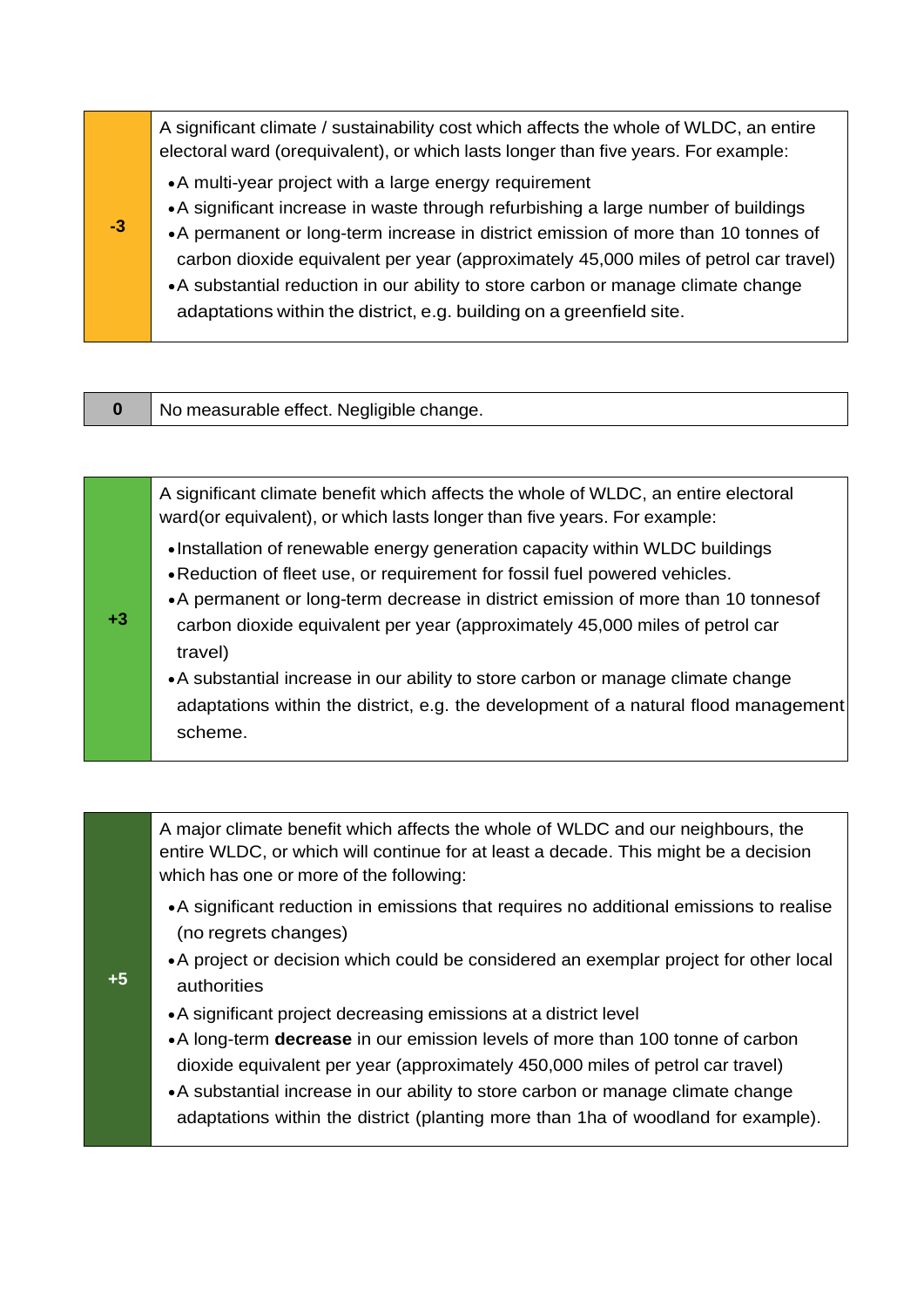The key things to remember as you fill these out are:

| <b>Decision</b><br>scope | We are looking at the effects of this decision (not our past performance, or<br>actions that represent future decisions). The thing to focus on when doing this<br>is to address what changes? If nothing changes, then there's no score.                                                                                                                                                                                                                                                                                                                                                                                                                                                                                                                                                                                                                                            |
|--------------------------|--------------------------------------------------------------------------------------------------------------------------------------------------------------------------------------------------------------------------------------------------------------------------------------------------------------------------------------------------------------------------------------------------------------------------------------------------------------------------------------------------------------------------------------------------------------------------------------------------------------------------------------------------------------------------------------------------------------------------------------------------------------------------------------------------------------------------------------------------------------------------------------|
| Scope of<br>impacts      | We are looking at the whole impact of the decision (regardless of geographical<br>location or organisational boundary). For example, this means that<br>• A scheme of giving residents trees for planting in their back gardens would<br>still show a positive score under land use even though WLDC doesn't own<br>the land that they will be planted on.<br>• A promotional event giving out plastic gifts would result in a negative score<br>for waste, even though the items would go in someone else's bin.<br>• Development of a natural flood management scheme would result in a<br>positive score for adaptation even if the work was carried out upstream and<br>fell outside our borders.<br>• A programme of developing marketable green skills and training would score<br>highly within the business category even if these skills were used outside the<br>district. |
| Type of<br>impact        | We are only looking at the climate and selected environment and<br>sustainability impacts - other environmental impacts, and social, economic,<br>wellbeing measures are recorded elsewhere. You might wantto draw attention<br>to them in the report, but they are not included in your score.                                                                                                                                                                                                                                                                                                                                                                                                                                                                                                                                                                                      |

As you fill in the scores, the infographic will populate showing where the significant costs and benefits lie, and colour code the infographic. There is a detailed description of what is included in the categories and impacts in Appendix 1 below.

### Exporting the infographic

Once all the data has been filled in, **save the spreadsheet** using a filename that will make sense later (not just CESIA.xlsxm...). Next, click on the buttons at the top right of the input worksheet to either **copy** your infographic to the clipboard (A), or **save** it to your desktop (using the filename we generated earlier (B). You can then add it to your report.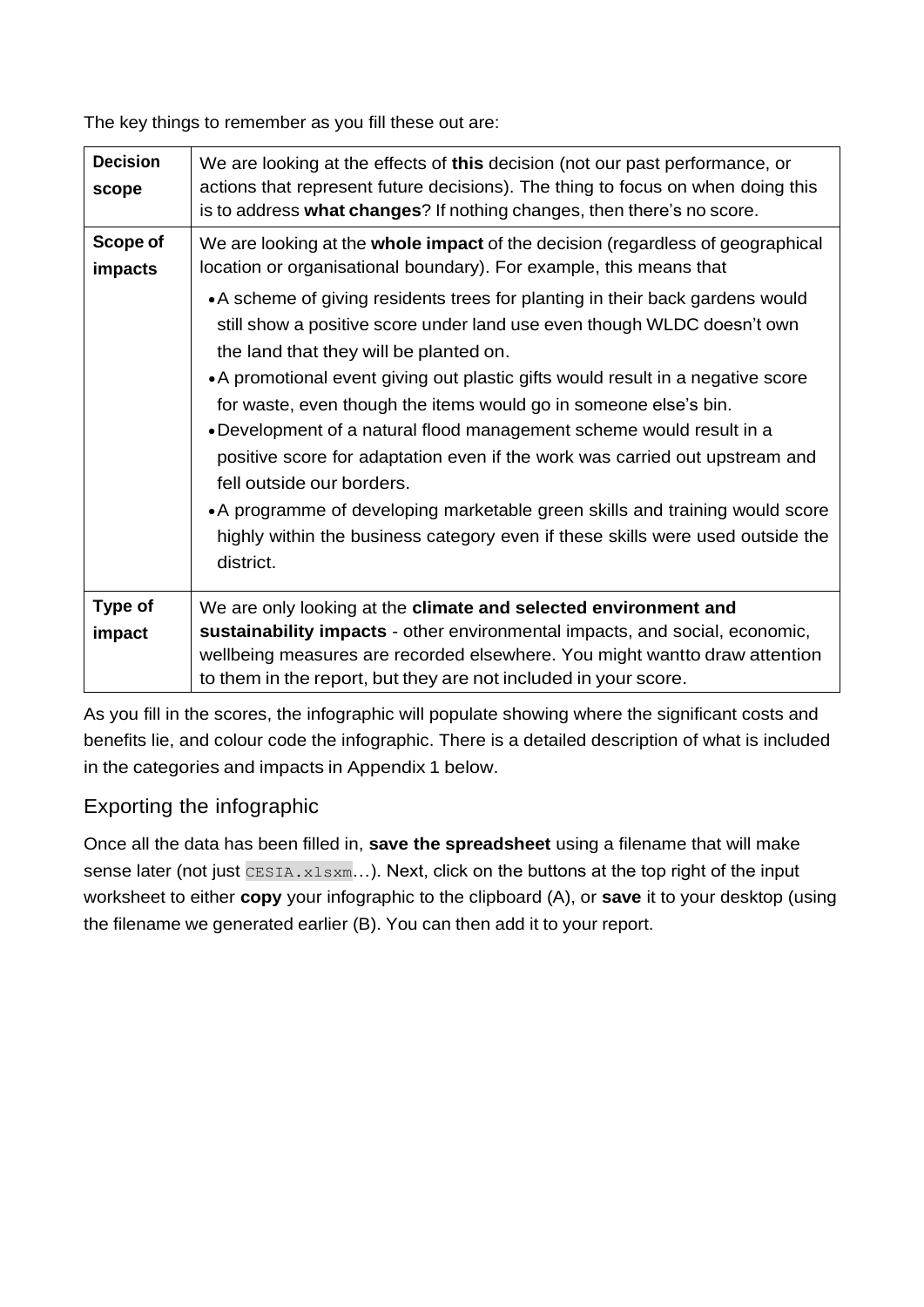

Then click to copy the alt (alternative) text (C) and add that to the picture in your word document. **This is not an optional step.** We have to do it to ensure that the infographic is readable to screen-readers and does not disadvantage those unable to use screens in the normal way. If you aren't sure how, there's an article here on how to add [alternative text](https://support.microsoft.com/en-us/office/add-alternative-text-to-a-shape-picture-chart-smartart-graphic-or-other-object-44989b2a-903c-4d9a-b742-6a75b451c669) to a shape, picture, chart, [SmartArt](https://support.microsoft.com/en-us/office/add-alternative-text-to-a-shape-picture-chart-smartart-graphic-or-other-object-44989b2a-903c-4d9a-b742-6a75b451c669) graphic, or other object.

Using the infographic in a report

The infographic is only half of the story. It provides an indication of what the main climate costs and benefits of the decision are, but to make sure it's informative, you need to provide a bit more information.

Summarise your results in a paragraph explaining the key costs and benefits associated with your activity. If it helps, you may want to do a before and after CESIA to show the effect of the action with and without measures to mitigate negative consequences. **If the decision in your report will have long consequences (more than 5 years) you must say so in your report.** If the council is to reach its goal of carbon neutrality by this 2050, we must make it clear to elected members which decisions will have the furthest reaching consequences.

While there are no other specific rules for writing the summary, some of the things you may want to discuss include:

- What are the biggest costs and benefits of this activity in terms of the climate?
- Are there things that we will have to include in future iterations of this action do you have a recommendation?
- Are there measures already included in your plan to minimise the costs and maximise benefits with respect to climate change?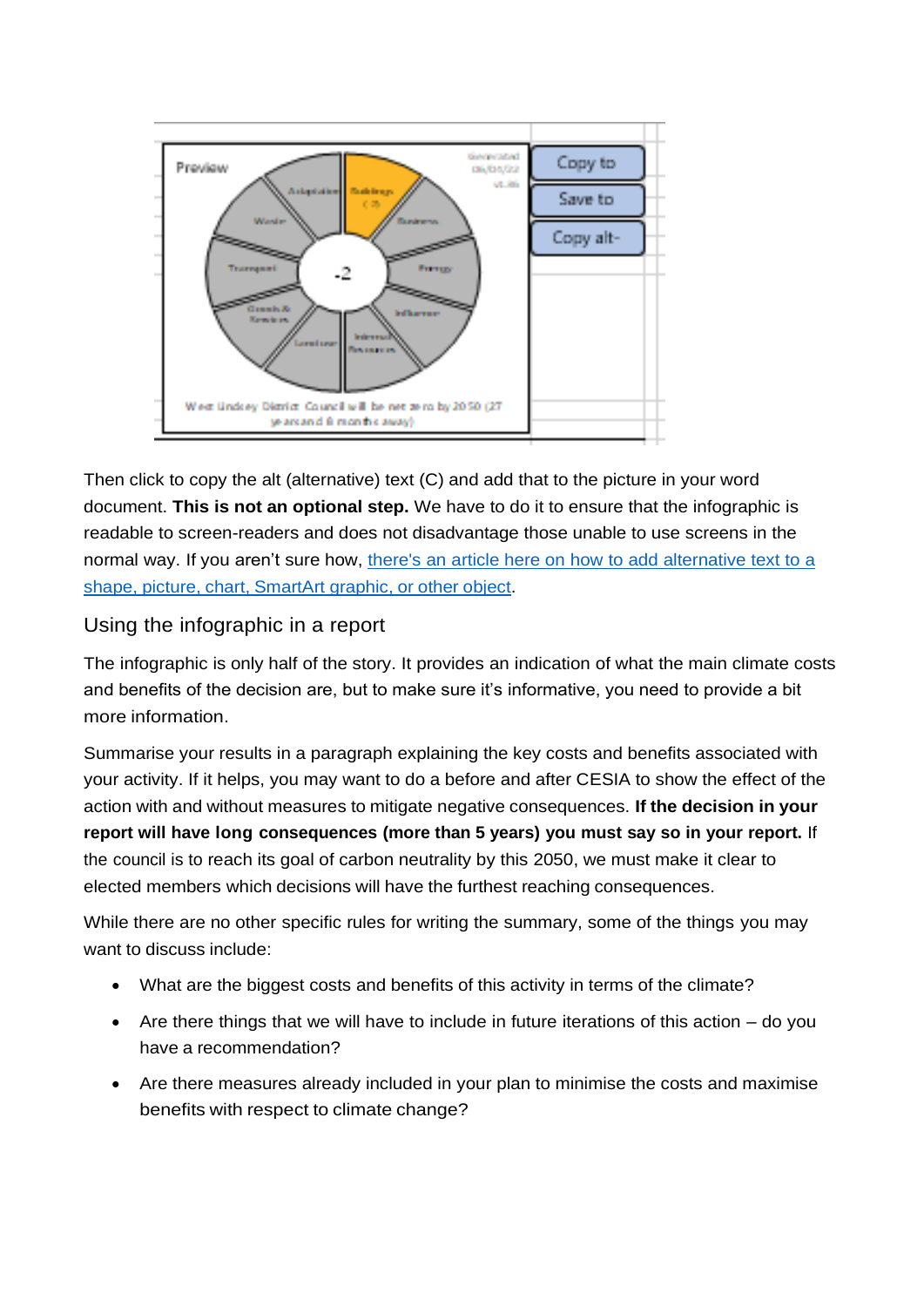- Are there other costs and benefits which are outside the scope of the CESIA? For example, does the project have high value in terms of economic or social benefit which outweighs the climate cost? Is this a valuable climate action which has a cost elsewhere?
- What are your ambitions for this activity what is technically feasible and what do you think we should be aiming for? If we were to carry out the activity in the best possible way for the climate, what would that look like?
- What method(s) if any are available to monitor our climate performance on this activity? This might include internal data (electricity bills, milage claims etc.) or an external verification process. Is this feasible? If not, why not?
- What are the constraints which stop you doing more? Time, money, expertise, political support, partner buy in, something else?

### Reporting

When you have completed your CESIA, send a copy of your spreadsheet, and any additional text from the climate and environment section of your report to climate@west-lindsey.gov.uk. We would like all reports to follow this path for the first few months. This is to make sure we can address any errors, or things that need better explanation for future versions before we present information to the elected members. It will also help us establish a mechanism of tracking and monitoring helps with our long-term reporting of what actions we are taking on climate change issues.

If you do get stuck, it doesn't make sense, or you find an error please let us know. The calculator is a new tool and while we have tested it, there is always a danger that undetected bugs exist, something is missing, or that some of the guidance is not as clear as we think. Please send any reports of errors or problems to [climate@west-lindsey.gov.uk.](mailto:climate@west-lindsey.gov.uk)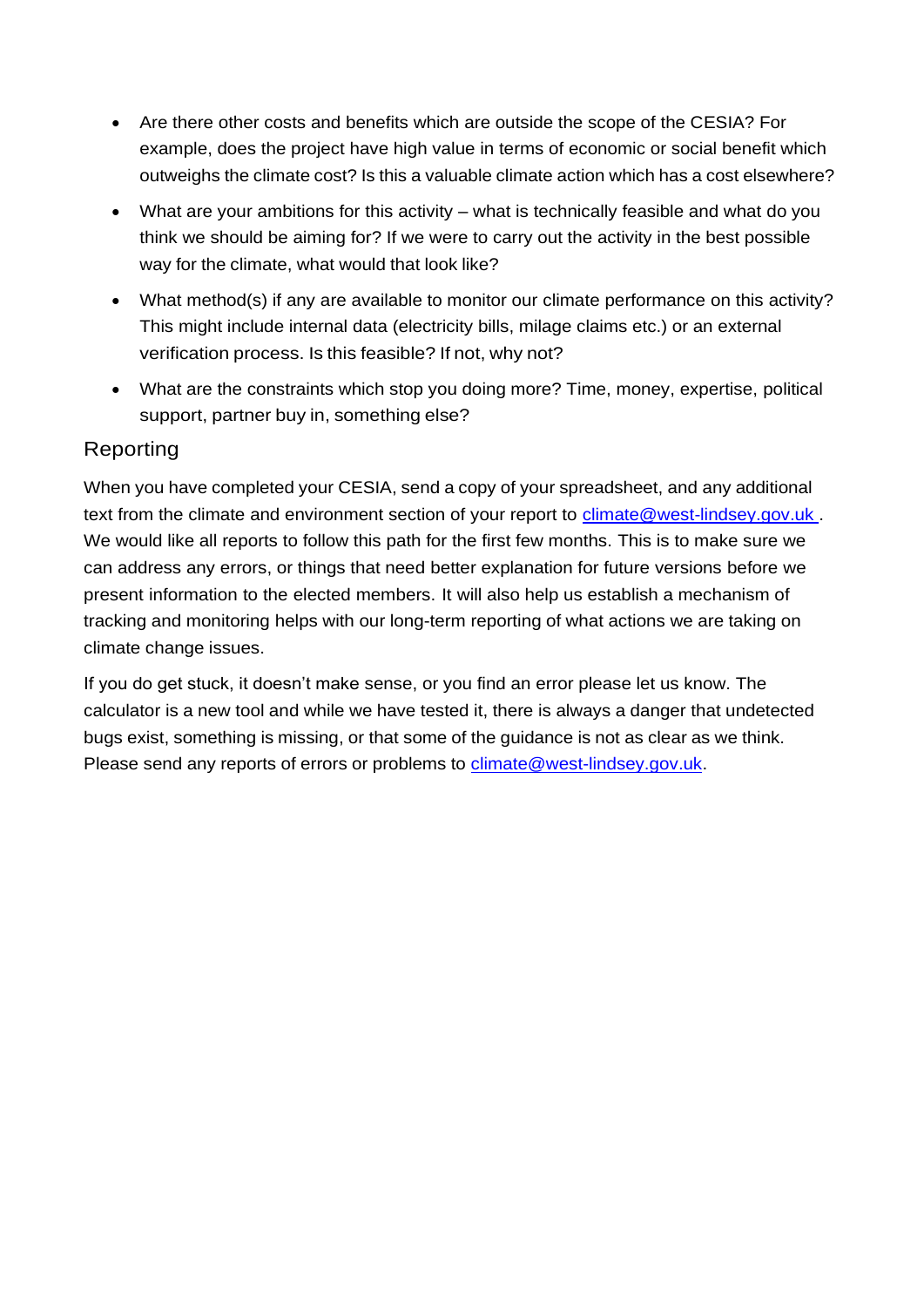# Modifying the tool

This climate change impact assessment tool has been developed by Chesterfield Borough Council (CBC) and shared with us for our internal use. CBC are happy to share this tool free of charge, under a Creative Commons, non-commercial licence.

They are more than happy that we are modifying the tool as long as we [abide](https://creativecommons.org/licenses/by/4.0/) by the terms of the creative [commons](https://creativecommons.org/licenses/by/4.0/) licence. Our intention in the future is to network with other councils who are doing the same to share experiences, learning and best practice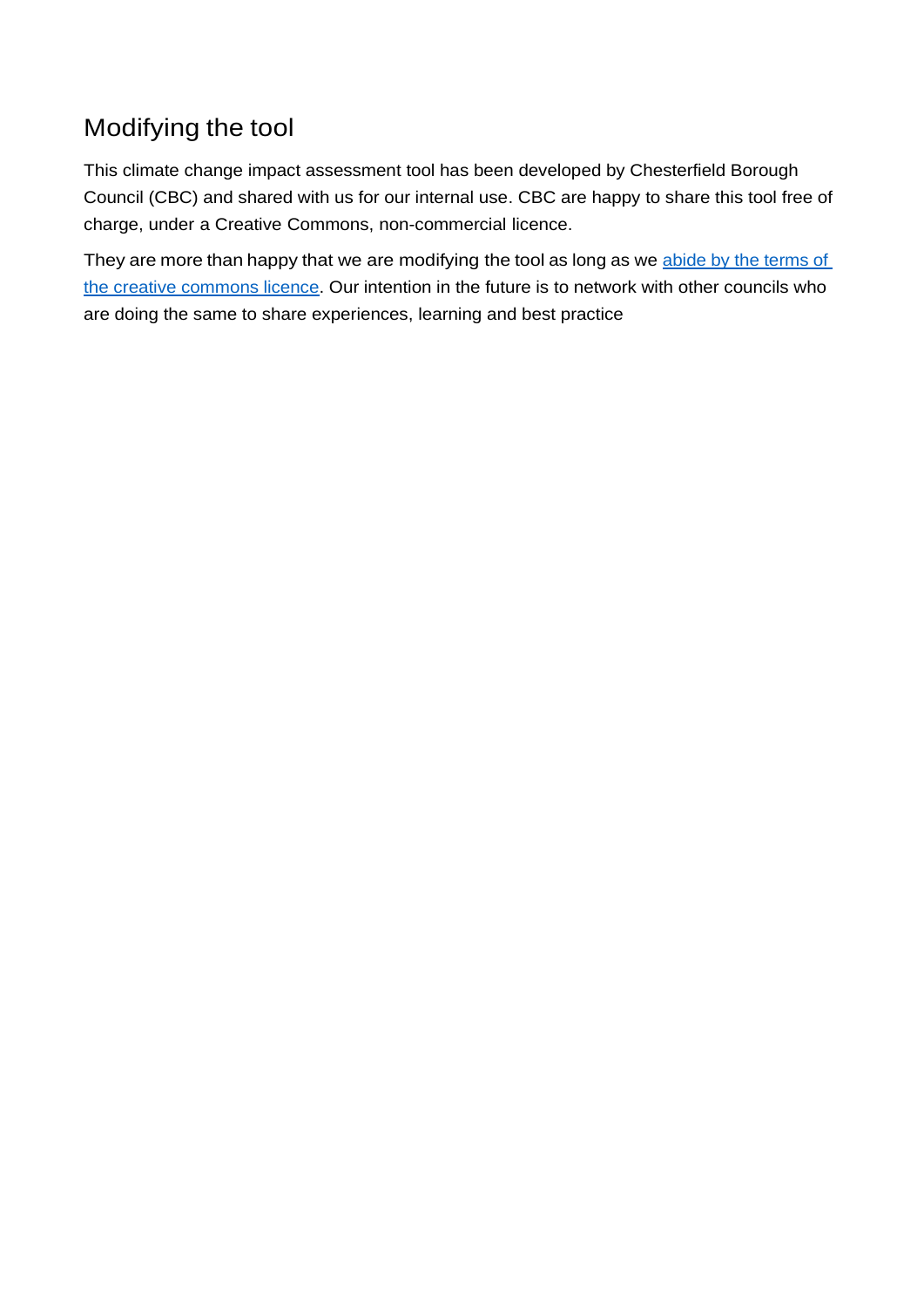# Appendix 1 – impact by impact details and examples

This section provides additional guidance notes for how to fill in the form, with more comprehensive definitions of what fits in each category.

### **Categories**

Buildings

| <b>Impact</b>                   | <b>Notes &amp; examples</b>                                                                                                                                                                                                                                                                                                                                                                                                                                                                                                                                                                                                                                                                                                                                                                                                                              |
|---------------------------------|----------------------------------------------------------------------------------------------------------------------------------------------------------------------------------------------------------------------------------------------------------------------------------------------------------------------------------------------------------------------------------------------------------------------------------------------------------------------------------------------------------------------------------------------------------------------------------------------------------------------------------------------------------------------------------------------------------------------------------------------------------------------------------------------------------------------------------------------------------|
| <b>Building</b><br>construction | How is the building constructed? Positive impacts would include<br>retrofitting existing buildings rather than demolition and replacement,<br>construction using low carbon materials (e.g. low concrete, additional<br>timber) to high standard (Building Research Establishment Assessment<br>Method [BREEAM], Passivhaus etc.) the inclusion of high grade<br>insulation, low carbon heating, and microgeneration technologies.<br>Negative impacts would generally be business as usual construction<br>techniques. This is distinct from the building use impact in that it is<br>about the fabric of the building rather than how the building is used.<br>If it is not clear whether an impact should be in this category or the<br>building use category below, simply choose one, and make sure you<br>don't report an item in both categories. |
| <b>Building use</b>             | How is the building used? Positive impacts would include<br>encouragement of low-carbon living and travel. This could be provision<br>of bicycle storage, water fountains, recycling bins, automatic lighting,<br>or passive cooling etc. Negative impacts would include removal or<br>omission of one or more of these modifications, or alterations that<br>discourage low carbon use (removal of cycle storage for example)<br>If it is not clear whether an impact should be in this category or the<br>construction category above, simply choose one, and make sure you<br>don't report an item in both categories.                                                                                                                                                                                                                                |
| Green / blue<br>infrastructure  | This includes changes to the value of green / blue infrastructure in the<br>built environment (excluding wider land use which is included below)<br>Impacts may include habitat creation within a building (nesting boxes<br>or a green roof for example) the introduction of street trees or<br>sustainable drainage from a development.<br>These are measures which are implemented with good building design<br>but are not necessarily part of the building itself. Negative impacts<br>would include habitat loss, impermeable drainage surfaces etc.                                                                                                                                                                                                                                                                                               |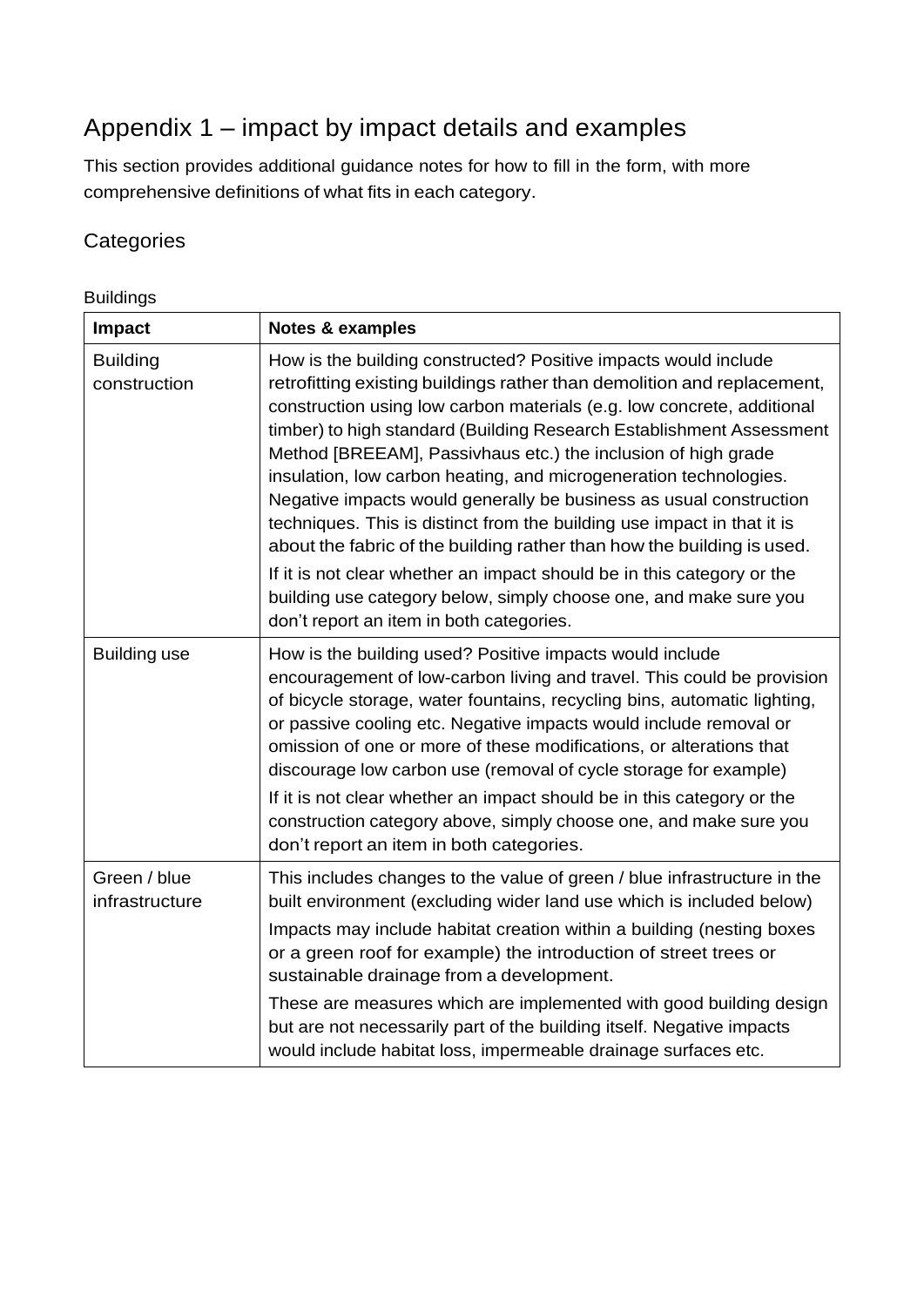Business

| Impact                          | <b>Notes &amp; examples</b>                                                                                                                                                                                                                                                                                                                                                                                                                                                                                                                                                                        |
|---------------------------------|----------------------------------------------------------------------------------------------------------------------------------------------------------------------------------------------------------------------------------------------------------------------------------------------------------------------------------------------------------------------------------------------------------------------------------------------------------------------------------------------------------------------------------------------------------------------------------------------------|
| Developing green<br>businesses  | Does the activity explicitly support the development of green<br>businesses? This impact covers businesses which are focussed on<br>delivering green technologies, research, services etc. NOT simply an<br>existing business implementing incremental changes to established<br>processes and supply chains (which would be counted under<br>sustainability in business below). Examples might be development of a<br>new business installing solar panels, providing energy audits, or<br>manufacturing EV charging points. Negative scores would reflect<br>adverse effects on these businesses |
| Marketable skills &<br>training | Does this activity provide training to individuals and businesses in<br>improving their climate change performance, or in developing<br>marketable green skills? For example, this might include land<br>management, waste reduction, low carbon construction,<br>microgeneration technologies etc. Negative effects are unlikely in this<br>category, but could include closure of a local training provider                                                                                                                                                                                      |
| Sustainability in<br>business   | Does this activity support businesses in applying best practice and<br>sustainable solutions in their existing business model and supply<br>chains? This must be a quantifiable shift in business practice to reduce<br>climate impact (rather than a high score simply because the business<br>is involved in some form of low carbon technology - this would be<br>included under the developing green businesses heading)<br>Examples of this might be successful application to a new certification                                                                                            |
|                                 | scheme (FSC, PEFC, ISO 14001 etc.) a switch to a less carbon intensive<br>manufacturing process, successful applications to government<br>decarbonisation schemes etc.                                                                                                                                                                                                                                                                                                                                                                                                                             |

### Energy

| Impact                                 | <b>Notes &amp; examples</b>                                                                                                                                                                                                                                                                                            |
|----------------------------------------|------------------------------------------------------------------------------------------------------------------------------------------------------------------------------------------------------------------------------------------------------------------------------------------------------------------------|
| Local renewable<br>generation capacity | Does the activity include changes to local capacity for renewable<br>electricity heat generation? This might include solar PV panels, heat<br>pumps, biomass boilers, wind turbines, micro-hydro etc. Negative<br>effects would include decommissioning of local capacity, e.g. building<br>on an existing solar farm. |
| Reducing energy<br>demand              | Does the activity change overall energy demand? This might include<br>installation of more efficient systems, or management to allow<br>reduced heating or lighting energy demand. A negative score would<br>represent a net increase in heating or lighting energy demand.                                            |
| Switching away<br>from fossil fuels    | Does this activity involve an increase or decrease in static fossil fuel<br>technologies (transport is covered later). For example, replacement of<br>an existing gas boiler with a heat pump of an equivalent rating would                                                                                            |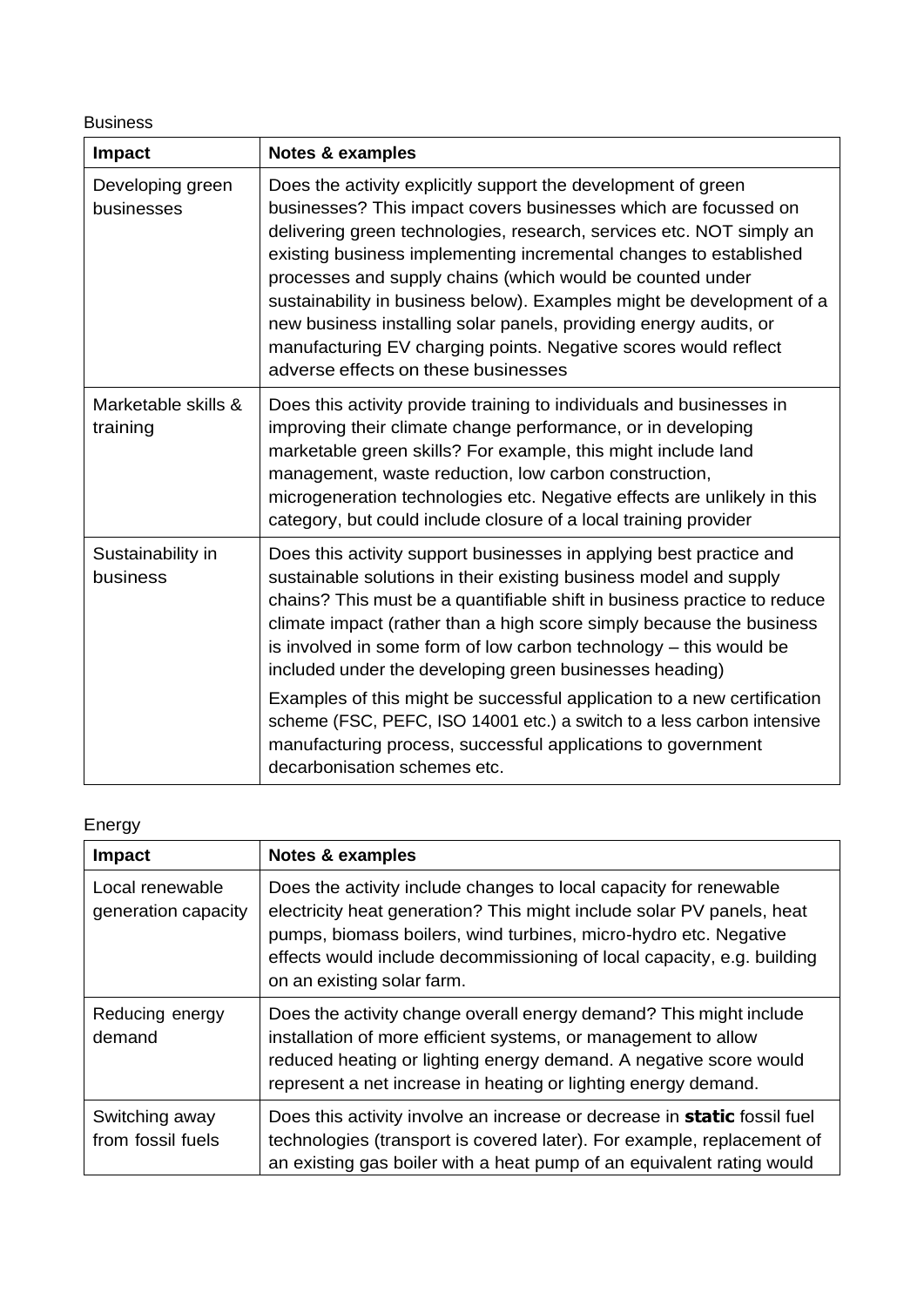|  | be a positive score. Installation of new fossil fuel systems represents a |
|--|---------------------------------------------------------------------------|
|  | negative score in this category (even if they are more efficient than     |
|  | existing systems)                                                         |

#### Influence

| <b>Impact</b>                 | Notes & examples                                                                                                                                                                                                                                                                                                                                                                                                                                     |
|-------------------------------|------------------------------------------------------------------------------------------------------------------------------------------------------------------------------------------------------------------------------------------------------------------------------------------------------------------------------------------------------------------------------------------------------------------------------------------------------|
| Communication &<br>engagement | Does this activity increase awareness of climate change, and our<br>actions to address climate change issues? Does it challenge climate<br>change disinformation, and can we back up what we say with good<br>quality published science? Conversely, is this activity embarrassing<br>from a climate point of view? Is there a climate cost to a positive action<br>that we are delivering for other reasons? Is this reasonable and<br>justifiable? |
| Wider influence               | Does this activity result in us gaining authority on a climate change<br>issue, could we be a clear example to other local authorities, are we<br>leading on this? A negative outcome would be us missing<br>opportunities, failing to engage with the wider conversation, or re-<br>inventing existing work.                                                                                                                                        |
| Working with<br>communities   | Does this activity help build awareness, willingness, and skills in our<br>communities to address climate change? Does it have a cost or benefit<br>in terms of our relationships with community groups?                                                                                                                                                                                                                                             |
| Working with<br>partners      | Are we taking steps in this activity to ensure that we are working with<br>partners with similar values to ours in relation to climate change? Is<br>this activity expanding or limiting our work with partners more<br>generally?                                                                                                                                                                                                                   |

#### Internal resources

| <b>Impact</b>                               | <b>Notes &amp; examples</b>                                                                                                                                                                                                                                                                                                                                                                                                                    |
|---------------------------------------------|------------------------------------------------------------------------------------------------------------------------------------------------------------------------------------------------------------------------------------------------------------------------------------------------------------------------------------------------------------------------------------------------------------------------------------------------|
| Material /<br>infrastructure<br>requirement | Does this activity result in us using more or less of our existing<br>infrastructure, supplies and council resources? Will this have an<br>indirect impact on the climate change impact of other services? Are we<br>taking the appropriate steps to ensure that we are using the minimum<br>necessary resource, and that it is at the highest possible<br>environmental standard? Is there a clear constraint stopping us from<br>doing more? |
| Staff time<br>requirement                   | Council emissions are directly influenced by the amount of time<br>members of staff have to work on an activity - does this activity require<br>more staff time or less? What are the indirect effects? Does this mean<br>that another project will have more or less resources?                                                                                                                                                               |
| Staff travel<br>requirement                 | Does this activity mean that staff will need to travel more or less? Can<br>this be reduced? Can we modify the project to change the mode of                                                                                                                                                                                                                                                                                                   |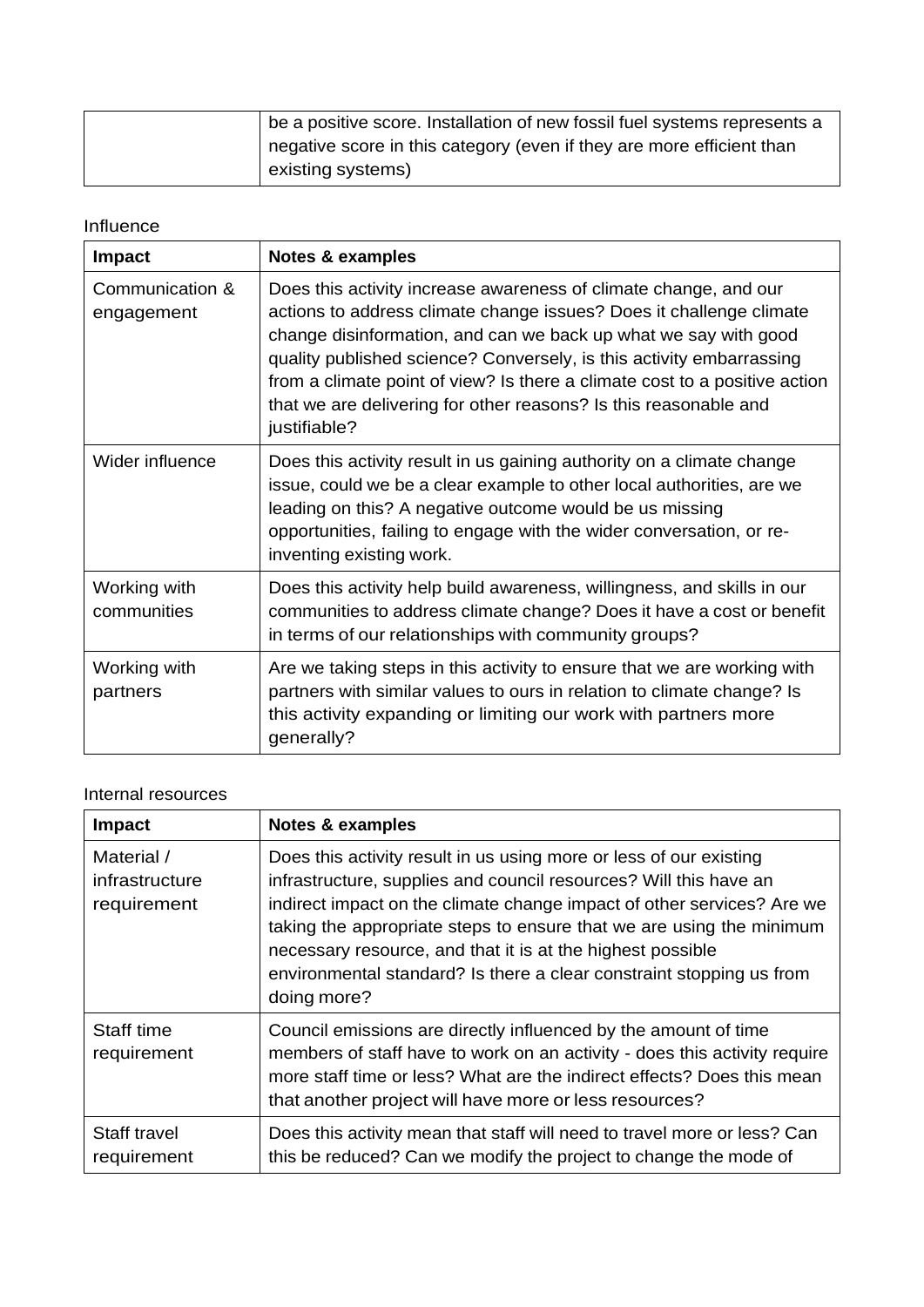|                         | transport (public transport, cycling, walking, remote working etc.) If<br>not, why not?                                                                                                                                                                                                             |
|-------------------------|-----------------------------------------------------------------------------------------------------------------------------------------------------------------------------------------------------------------------------------------------------------------------------------------------------|
| <b>External funding</b> | Are we able to leverage additional support for the activity from<br>external funders? Does this mean we can achieve more than we could<br>originally? Would support for this project preclude support for<br>something else? How can we use external funding to help us reach our<br>climate goals? |

#### Land use

| <b>Impact</b>                           | Notes & examples                                                                                                                                                                                                                                                                                                                                                                                                                                    |
|-----------------------------------------|-----------------------------------------------------------------------------------------------------------------------------------------------------------------------------------------------------------------------------------------------------------------------------------------------------------------------------------------------------------------------------------------------------------------------------------------------------|
| Carbon storage                          | Does this project result in a net increase or decrease in land carbon<br>storage? This is likely to be directly correlated with the amount of<br>timber (or mature trees) on the site, but may also be affected by peat<br>formation, wetlands, or peat use as a horticultural medium.<br>Remember that trees take a long time to grow (!) so simply replacing a<br>mature tree with a newly planted one would still result in a loss of<br>carbon. |
| Improving<br>biodiversity<br>adaptation | Does this activity help or hinder the natural world's ability to cope with<br>climate change? Are we creating, destroying, or modifying habitats?<br>Are we joining up species rich areas or cutting that connectivity? Are<br>there measures we could be taking to minimise the damage of our<br>activities?                                                                                                                                       |
| Natural flood<br>management             | Is this activity reducing or increasing the risk of flooding due to<br>changes in land use? Rough vegetation, woodland, and artificial flood<br>storage areas will decrease the risk, impermeable surfaces, open<br>ground, and drainage directly into watercourses will increase it. Are<br>there modifications we could make to the activity to improve its<br>performance?                                                                       |

#### Goods & services

| <b>Impact</b>   | Notes & examples                                                                                                                                                                                                                                                                                                                                                                                                                                                                                                            |
|-----------------|-----------------------------------------------------------------------------------------------------------------------------------------------------------------------------------------------------------------------------------------------------------------------------------------------------------------------------------------------------------------------------------------------------------------------------------------------------------------------------------------------------------------------------|
| Food & Drink    | Are we working to ensure that we specify lower carbon options when<br>we buy in food and drink? Typically, we want to use food that is less<br>land and carbon intensive to produce, process, and transport. This<br>means we should ideally be reducing red meat and dairy<br>consumption, and keeping supply chains as short as possible (i.e.<br>buying locally produced food where possible). How is the food<br>packaged? Is it wrapped in foil or plastic? Are we increasing the<br>quantities we buy, or decreasing? |
| <b>Products</b> | Are we increasing overall consumption of products or decreasing<br>them? External businesses providing products have their own carbon                                                                                                                                                                                                                                                                                                                                                                                       |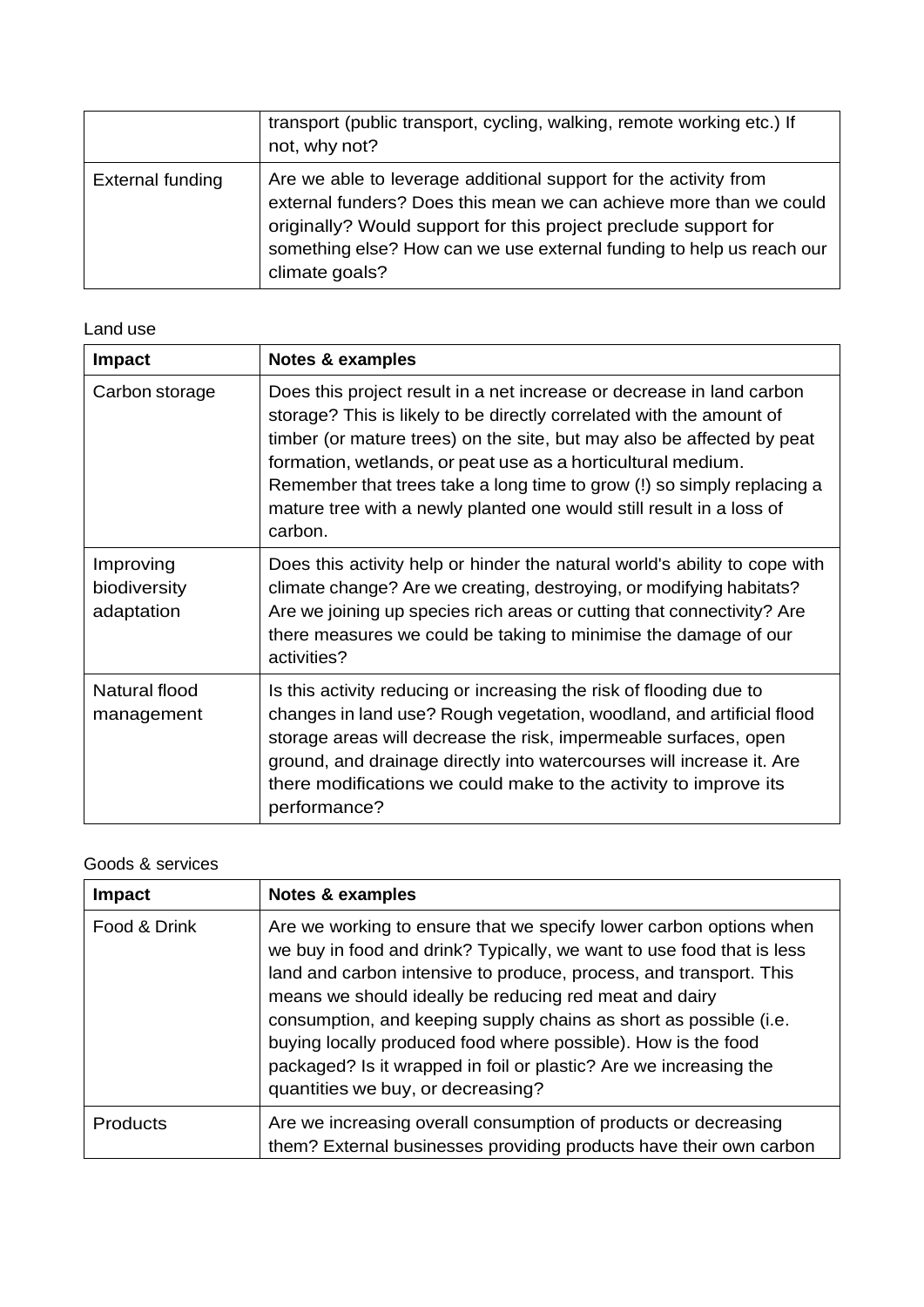|                    | emissions. Is the product absolutely necessary? Does the supplier<br>have an environmental policy? Is it better than their competitors?                                                                                                                                                                                                                                                     |
|--------------------|---------------------------------------------------------------------------------------------------------------------------------------------------------------------------------------------------------------------------------------------------------------------------------------------------------------------------------------------------------------------------------------------|
| Single-use plastic | We are committed to phasing out single use plastic where possible.<br>Does purchase of this product increase or decrease our reliance on<br>single use plastic? Is there an effective alternative? What does the<br>supplier pack the product in?                                                                                                                                           |
| <b>Services</b>    | Are we increasing overall consumption of services or decreasing them?<br>External businesses providing services have their own carbon<br>emissions. Does this activity increase or decrease our indirect<br>emissions created by relying on these services? Is the service<br>absolutely necessary? Does the supplier have an environmental policy?<br>Is it better than their competitors? |

### Transport

| <b>Impact</b>                             | Notes & examples                                                                                                                                                                                                                                                                                                                                                                                                                   |
|-------------------------------------------|------------------------------------------------------------------------------------------------------------------------------------------------------------------------------------------------------------------------------------------------------------------------------------------------------------------------------------------------------------------------------------------------------------------------------------|
| Decarbonising<br>vehicles                 | Does this activity increase or decrease the use of fossil-fuelled<br>vehicles?                                                                                                                                                                                                                                                                                                                                                     |
| Improving<br>infrastructure               | Does this activity increase or decrease the opportunities within the<br>borough for low carbon forms of travel? This may include increased<br>provision of paths, cycle storage and repair facilities, lighting on public<br>rights of way etc. Conversely, does this activity make active forms of<br>travel more difficult? Does it divert traffic, or block access, does it<br>result in a net loss of training and facilities. |
| Supporting people<br>to use active travel | Does the activity provide support for people to use active forms of<br>travel (mainly cycling and walking). This may include training and<br>improvements to general health and fitness. Removal of any of these<br>services would result in a negative score.                                                                                                                                                                     |

### Waste

| <b>Impact</b>                       | Notes & examples                                                                                                                                                                                                                         |
|-------------------------------------|------------------------------------------------------------------------------------------------------------------------------------------------------------------------------------------------------------------------------------------|
| End of life disposal<br>/ recycling | Do you expect this activity to increase or decrease the <b>proportion</b> of<br>waste which is recycled? Does it increase the amount of mixing of<br>otherwise recyclable material? Does it make recycling easier and more<br>efficient? |
| Waste volume                        | Will this activity increase or decrease the <b>total volume</b> of waste?                                                                                                                                                                |